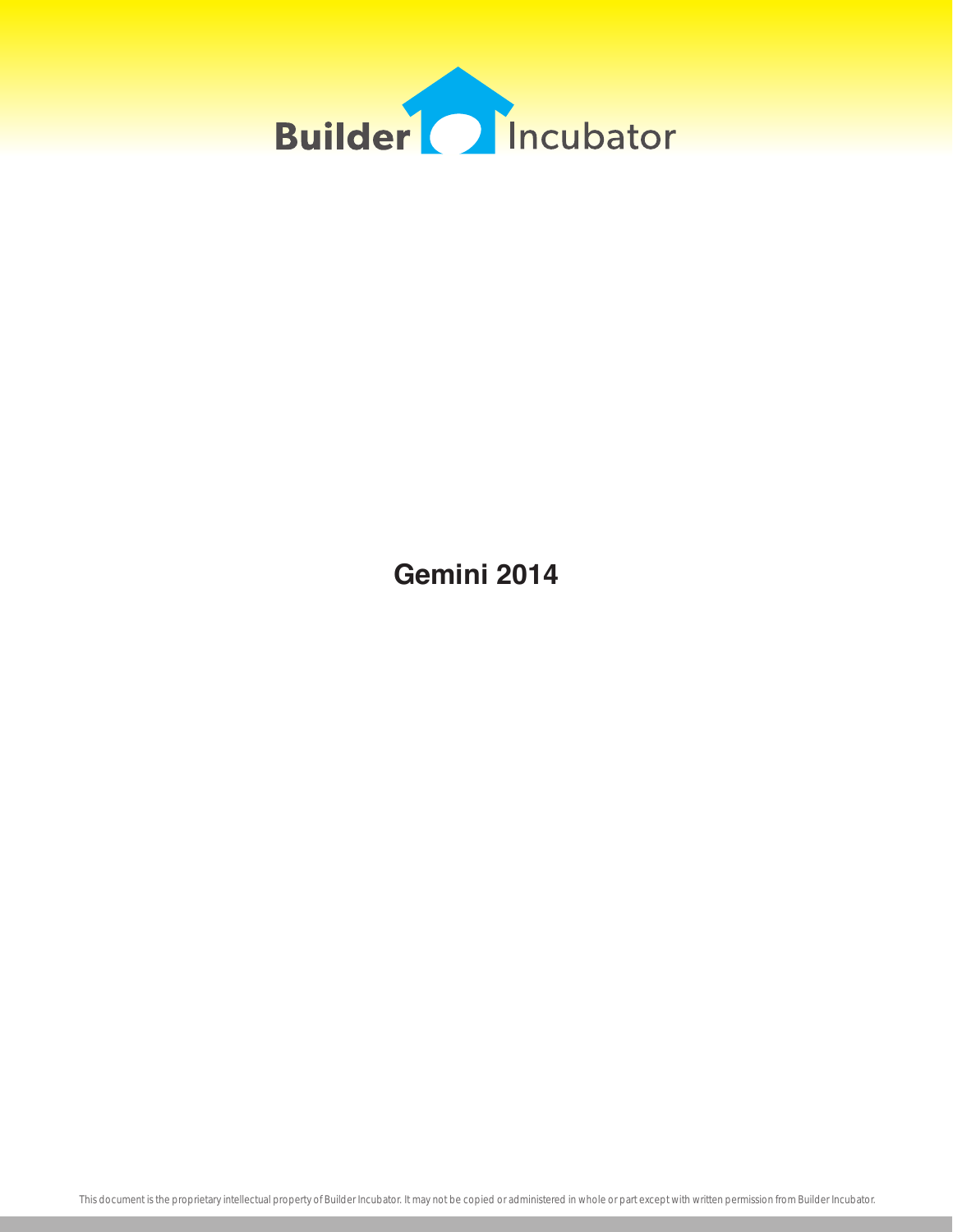# **GL: Income Statement Change**

Program(s): Gemini Software Report: 4864

GL | Reports | Income Statement

Added a "Do Not Show Month Information" checkbox option to the report setup window. When checked, the report 'Current Month' and (Current Month) '% Income' columns are suppressed. Checkbox settings are retained from one session to the next.

# **JC: Job Vendor Analysis Export Option**

Program(s): Gemini Software Report: 4865 JC | Reports | Job Vendor Analysis

Added a report export option to the report setup window. It allows Job Vendor Analysis report information to be exported to a .CSV file so that it can be accessed in a spreadsheet or other compatible application.

To use the new export option, the user must have the optional Spreadsheet Interface module.

#### **AP: Multi-Company AP Journal Export Option**

Program(s): Gemini Software Report: 4866 AP | Reports | Multi-Company AP Journal

Added a report export option to the report setup window. It allows Multi-Company AP Journal report information to be exported to a .CSV file so that it can be accessed in a spreadsheet or other compatible application.

To use the new export option, the user must have the optional Spreadsheet Interface module.

# **AP: Aging Report Enhancement**

Program(s): Gemini Software Report: 4874

AP | Reports | AP Aging Report

Added a "Post Date" field to the report setup window. If a valid date is entered, aging will be based on it. If the field is left blank, then aging of "Current Open Items" will be based on the login date.

1. If "Current Open Items" is wanted, it is better to leave the Post Date field blank. When it is left blank, the program uses the Open Items flags to process records. By contrast, if a Post Date is entered, the report function has to look at all invoices which means the report output will be slower, perhaps significantly so.

2. The report algorithm considers any action on a specific date as having already occurred. Thus, if a given invoice were paidoff on 02/15/13, for example, and an aging report were run with a Post Date of 02/15/13, that invoice would NOT show up on the report.

# **AP: AP Invoice Entry Start Field Override**

Program(s): Gemini Software Report: 4883

File | Supervisor | Configuration

AP | Add/Edit AP Invoices

Added a new "Start AP Batch Window on Post Date Field" checkbox option on the AP tab. If checked, when a new invoice is added, it forces the default/first field on the 'AP Invoice will be Added' window to be the 'Post Date' field. If unchecked, normal behavior is for the default/first field to be the 'Vendor #' field.

# **AR: AR Customer Letters Using TxText Documents**

Program(s): Gemini Software Report: 4890 File | Print AR Customer Letters File | TxText Maintenance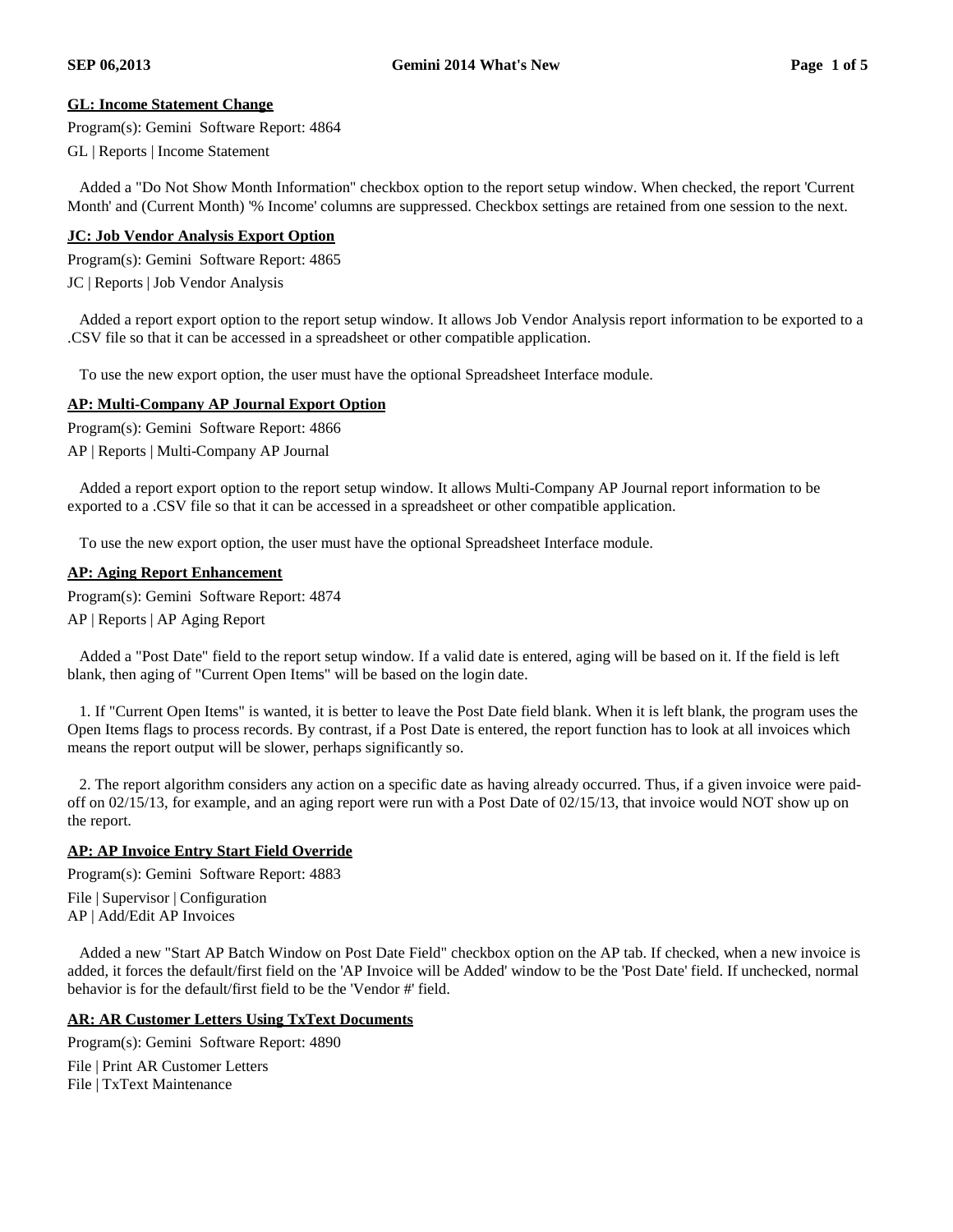#### **SEP 06,2013 Gemini 2014 What's New Page 2 of 5**

Added a new "Print AR Customer Letters" document option. It is similar to the File | Print Vendor Letters option except it references AR Customer information through the TxText Maintenance function.

Generic AR Customer letters are created through the TxText Maintenance option using new AR customer database Tokens. AR Customer letters are subsequently generated through the new 'Print AR Customer Letters' option.

#### **PR: New State (FUTA) Quarterly Report**

Program(s): Gemini Software Report: 4898 PR | Reports | FUTA Wages by State

Added a new "FUTA Wages by State" report which calculates taxable SUTA (state) wages adjusted for the FUTA (federal) cutoff amount. The new report is provided to assist multi-state Payroll users who are required to prepare the Form 940 Schedule A.

#### **AP: Vendor Global Update**

Program(s): Gemini Software Report: 4900

AP | Global Vendor Updates

Added a popup window which allows the user to either update or reject a vendor's Company Name change from the Master Vendor company instead of the program rejecting the update. The Vendor ID in both companys must match.

#### **AR: AR Recurring Sort Options**

Program(s): Gemini Software Report: 4904

AR | Add/Edit Recurring Invoices

AR | Add/Edit AR Invoices/Payments | Load Recurring

Added the ability to sort and search AR Recurring Invoices by either Batch or Description order.

#### **ALL: Company Log-in Enhancement**

Program(s): PSClient, Eclare, Gemini Software Report: 4906

File | Company Login

Added a new feature which allows users to quickly switch companies as long as their user name and password is the same in each company involved.

Once a user has sucessfully logged into a given company with their common user name and password, changing to another company only requires that they use the File | Company Login option to select it. The user name and password will automatically be filled in and all the user will need to do is accept the login information on the login window (they can either click on the OK button or press the ENTER key).

#### **FILE: Company Login Backup Warning**

Program(s): PSClient, Eclare, Gemini Software Report: 4910

File | Supervisor | Configuration | Additional

Added a new warning message, "WARNING: This company has not been backed up yet!". It appears when a user logs into a company which has not been backed up within a specified number of days. The number of days, which is initially set to five (5) during the program upgrade, is specified in the Backup Warning Days field on the Additional tab.

1. The backup message only applies to backups made using your program's File | Backup Company Data option. We strongly urge you to make backups through the Prosoft program on a frequent basis even if you are using an alternate backup method.

2. The user 'Supervisor' can disable the backup message by setting the Backup Warning Days field to zero (0).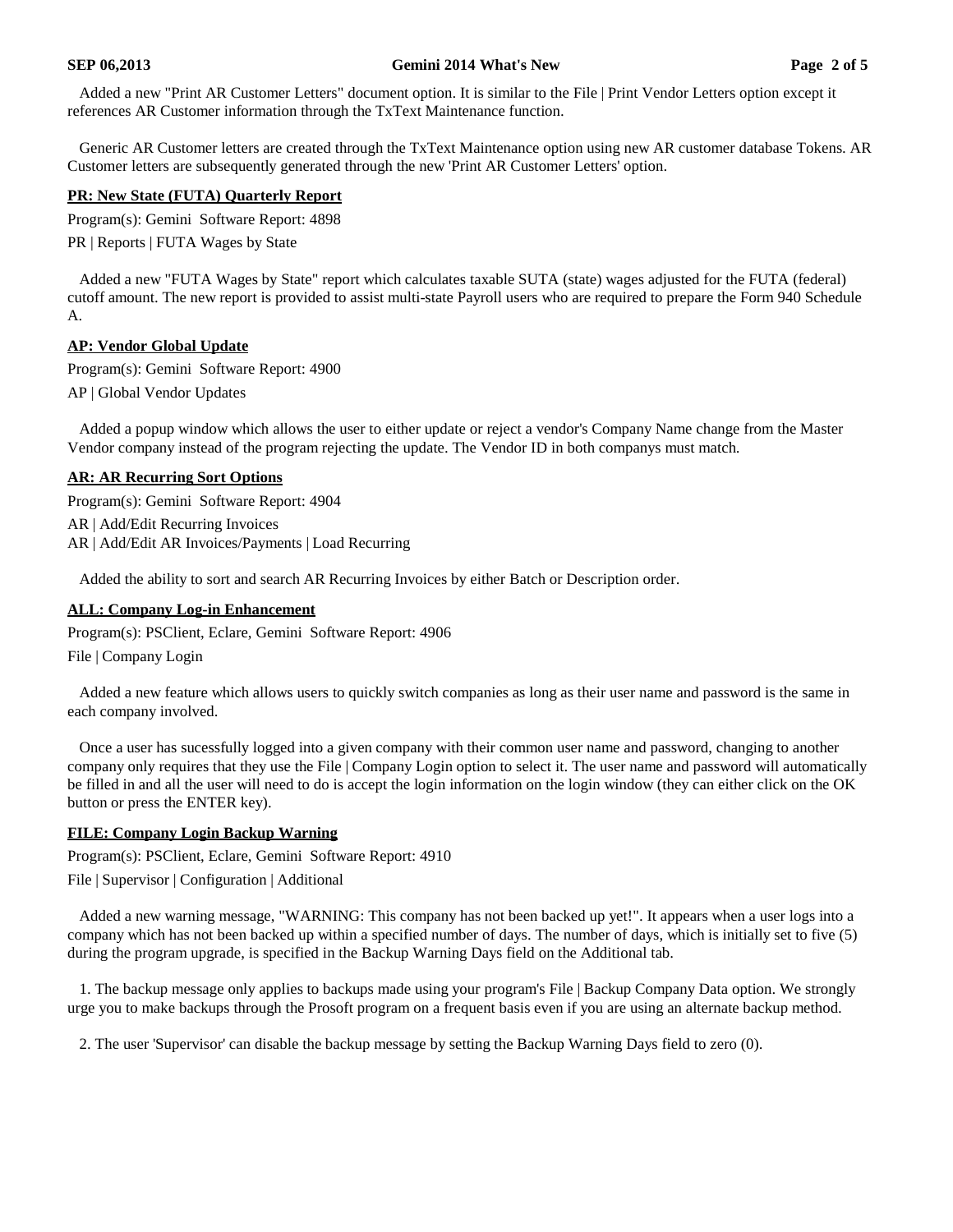# **GL: Department Number Enhancement**

Program(s): Gemini Software Report: 4913

File | Supervisor | Department Names

GL | Chart of Accounts Maintenance

GL | Reports | Income Statement

Increased the number of available GL Departments from 99 to 999. Numbers do not have to be assigned consecutively. As in prior versions, only income and expense accounts (4- through 9-series accounts) can be departmentalized.

#### **ALL: Launch Spreadsheet/App Other than Excel(R)\***

Program(s): PSClient, Eclare, Gemini Software Report: 4914

File | Terminal | FAX/Email/Spreadsheet | Spreadsheet EXE

File | Launch Spreadsheet

Changed the 'Launch Excel' option provided in earlier versions of our programs to be "Launch Spreadsheet". Now, users may decide to use spreadsheets or other applications from other software vendors to open Comma Separated Value (.CSV) files created through our program's reports and/or other file export options.

\* - Excel is a registered trademark of Microsoft Corporation in the United States and/or other countries.

#### **JC: New Extended Job Report**

Program(s): Gemini Software Report: 4917

JC | Reports | Extended Job Report

Added a new "Extended" Job Report option immediately below the existing Job Report. It presents the existing Job Report in a different format.

The new report also includes an Export Profile option on the report setup window to allow report information to be exported to a spreadsheet. To use the export option, the user must have the optional Spreadsheet Interface module.

# **JC: WIP Report Export Enhancement**

Program(s): Gemini Software Report: 4921

JC | Reports | Work in Process

Added additional Export Profile options to those that previously existed (new Company # export option as well as new "Job-To-Date" and "Revised Budget" options which can be exported by Category). New Export Profile options can be selected in the report Export Profile setup window.

# **AP: Insurance Audit Report Export Option**

Program(s): Gemini Software Report: 4924

AP | Reports | Insurance Audit | Export Name

Added a new report export option to the report setup window. It allows Insurance Audit information to be exported to a .CSV file so that it can be accessed in a spreadsheet or other compatible application. There are no user selectable data fields; all report fields are exported automatically.

The user supplied Export Name must be entered each time the report is exported and it is not supported by the File | Auto Report function. The optional Spreadsheet Interface module is NOT required, the Audit Report export option is available to all users.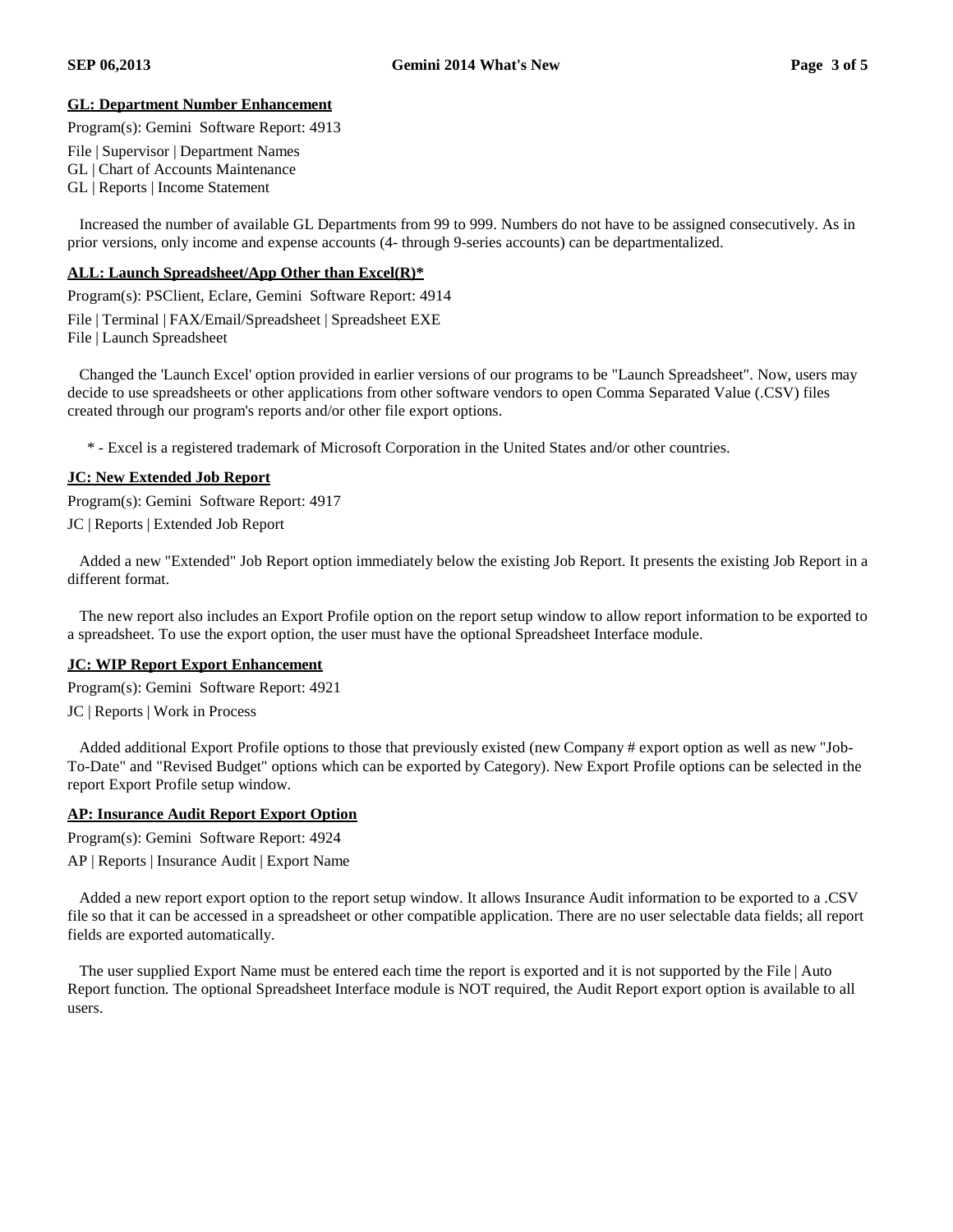# **FILE: Auto Reports Enhancements**

Program(s): Gemini Software Report: 4925

File | Auto Reports

Added a new "Select Companies" button to the Run Reports setup window. When selected, it allows the user to run Auto Reports for more than one company at a time during a single report/export session. The numbers of Companies Selected, Total Reports, and Report Stops, respectively, are displayed on the upper right corner of the setup window.

Also added a new "Print Company Cover Sheets" checkbox option which includes a 1000 character "Notes" area in which the user can enter text as desired. When checked, a cover page will print out for each company selected (even if there is nothing to print out for the report Groups selected). Each company's cover page will include the full Notes text.

1. The user running the reports must have the same user name and password in each company in which Auto Reports are selected for printing.

2. The Auto Reports is now 'exclusive', meaning no other windows may be open when the Auto Reports window is open. If a company which was available at the time it was selected cannot be locked for exclusive use when the Auto Reports module is ready to print its reports, it will be skipped. A message explaining why will appear at the end of the report.

3. Regardless of which company the user runs the reports from, each company's reports retains the original company name from which the reports are printed. Multiple company reports print out beginning with the lowest company number and ending with the highest company number to include reports from the 'master' company (which may be deselected if desired).

4. The Report Run (on the 'List of Defined Auto Reports' browser window) must have the same run name in the Description field in each company which will be selected for reports output.

5. Individual reports selected in the (report) Group field on the 'Report will be Added/Changed' window may be different (or the same) in each company.

# **FILE: Discard Auto Reports Output**

Program(s): Gemini Software Report: 4926

File | Auto Reports | Run Reports

Added a new "Print Mode" drop-down menu option to each Report Run setup window as well as the 'Run Auto Reports...' setup window. It replaces the "Preview All Reports" checkbox option on the "Run Auto Reports..." setup window in prior versions.

The drop-down options give the user the ability to create multiple Report Runs and to pre-select a specific report output mode for each Report Run or to change the output mode at run time:

Print Reports: Outputs all pre-defined Report Runs to your printer.

Preview All Reports: Outputs all pre-defined Report Runs to your monitor.

Discard Print-outs: Primarily designed to output reports for which the report's Export Profile has been set up to a .CSV file and to suppress all other report outputs.

# **ALL: Program Date Lock Enhancement**

Program(s): PSClient, Eclare, Gemini Software Report: 4933 Eclare, Gemini, and PSClient: Program Run Initialization

Added new logic that will allow a user to connect to the Prosoft Server to update their program registration when they have exceeded their date lock (see NOTE A, below) and is retroactive to all programs version 2013.20 and higher. When a date lock actually occurs, a new window will appear which will give the user either three (PSClient and Eclare) or four (Gemini) options:

1. Enter Registration (Manually update Registration from a current Registration Sheet)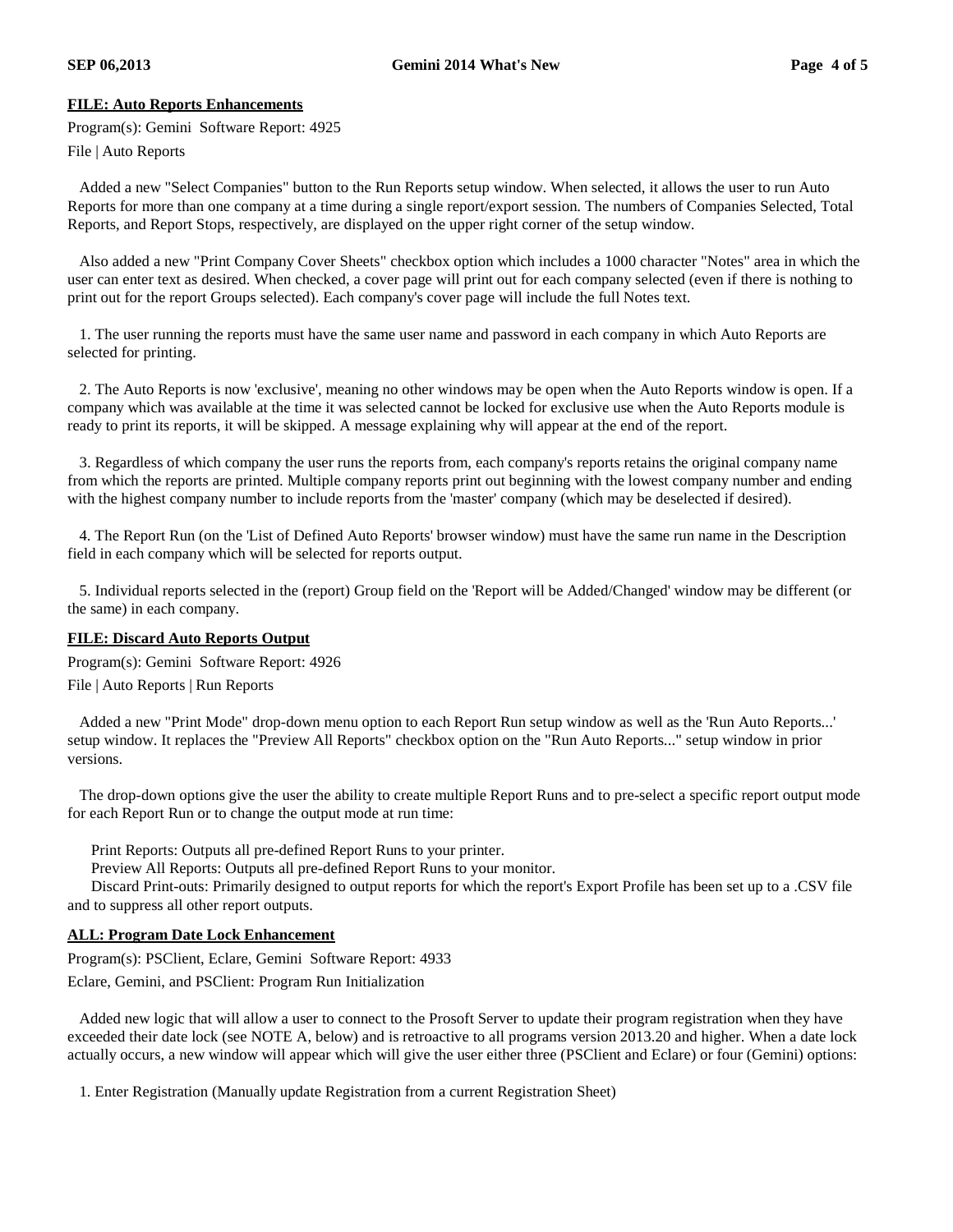2. Connect to Prosoft Server (See NOTES A and B, below - Updates Registration using the Help | Check for Updaes function)

3. Gemini Program only: Continue in Restricted Mode (See NOTE C, below - Allows users to access information already posted. All posting functions are disabled)

4. Exit Program (Aborts program initialization/terminates the program)

#### NOTES

- A. Assumes Registration is current
- B. Requires an internet connection
- C. Registration is terminated/suspended

#### **GL: Community Bank Check Register Positive Pay**

Program(s): Gemini Software Report: 4951

- GL | Chart of Accounts Maintenance | Insert/Change
- GL | Reports | Check Register | Export Profile | Insert/Change

Added a new Field Description, "\*Community Bank's Positive Payee", which, when selected, allows the user to create and export a check register file that is compatible with Community Bank's Positive Payee file specifications. Like existing "Sure Pay" options, the new field is exclusive, when it is toggled 'On', no other fields can be selected for export.

The Chart of Accounts bank account number must be entered in the 'Checking Acct #' field before attempting to create the Positive Payee report Export Profile and, when creating the Export Profile, the 'Write CSV Header' checkbox option must be unchecked.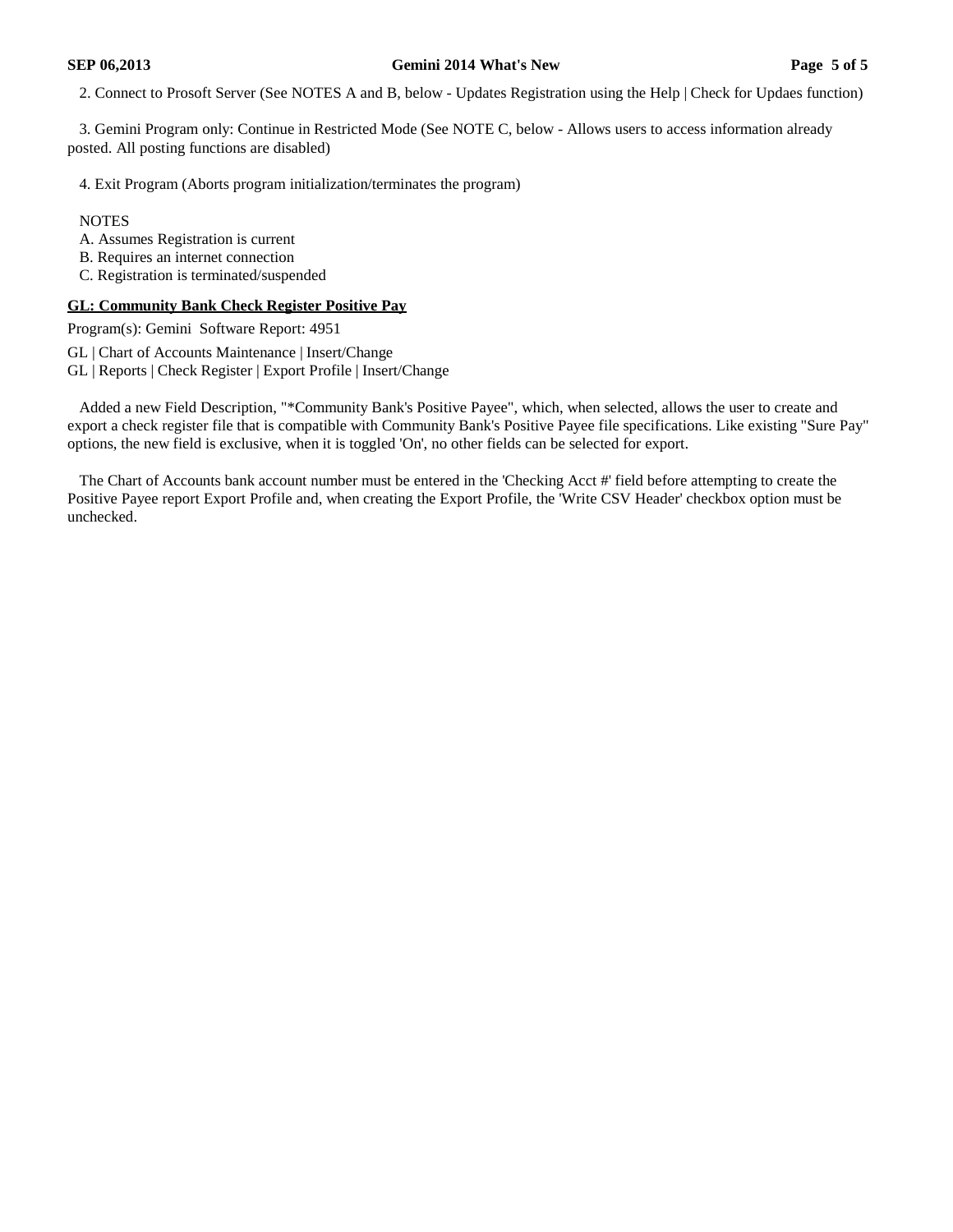

**Gemini 2013**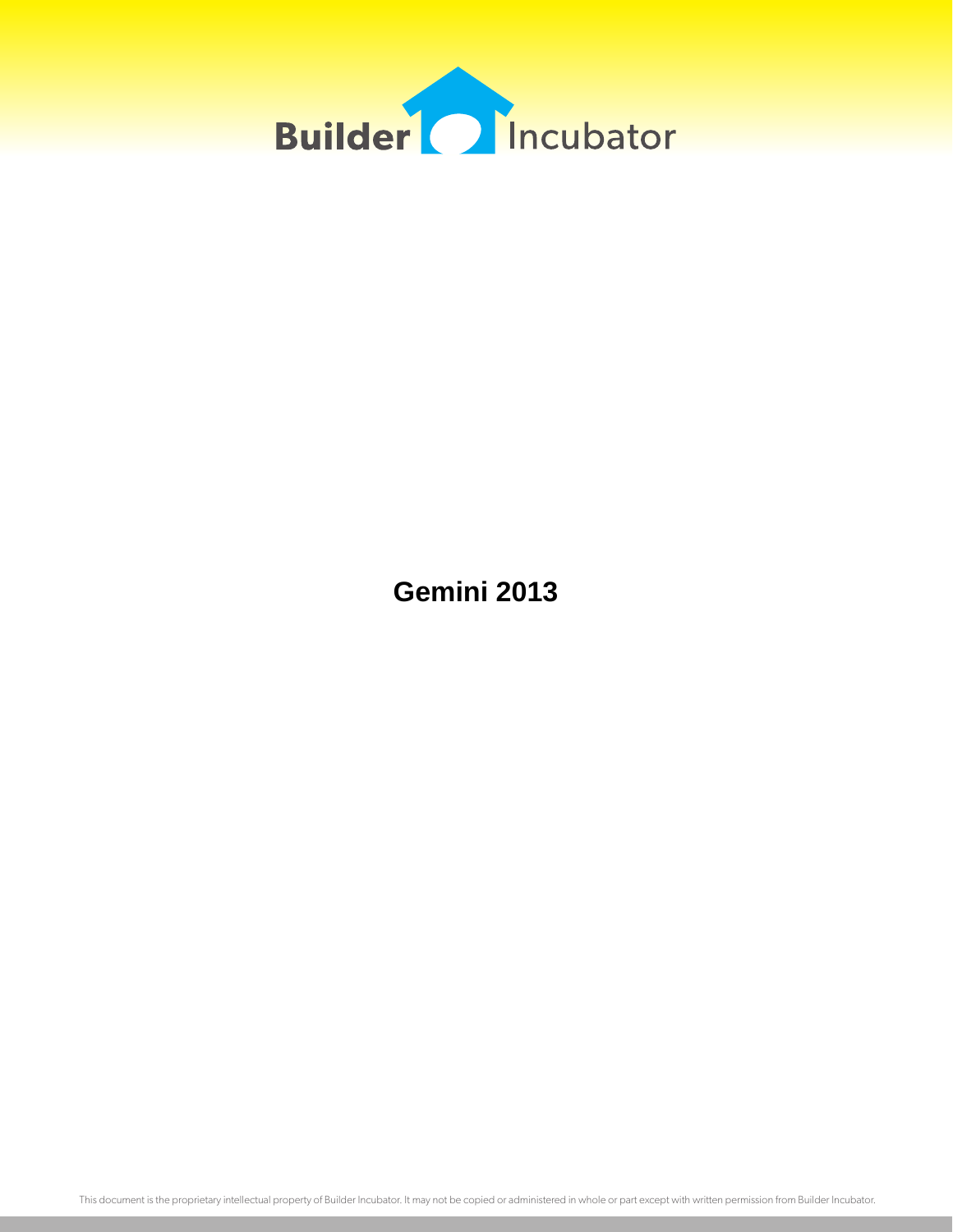# **PR: Payroll General Liability Insurance Report**

Program(s): Gemini Software Report: 4599

PR | Payroll Setup | Income Task

PR | Reports | Payroll by Income Task

Added a new report that will print out payroll Total Wages (gross) by Income Task. An optional use "General Rate %" field has been added to the existing Income Task setup window which will allow a general liability insurance rate to be entered for a given task. If a rate has been entered, the report will use it to perform its calculations when it is run.

On the new report setup window, the user may specify optional Beginning and Ending End-of-Period dates and an optional Income Task. If an Income Task is not specified by the user, the report will use only those tasks with a non-zero General Rate unless the optional "Include Tasks with No Rate" checkbox is checked. If it is, it will force payroll to output data for tasks with a General Rate of zero.

Likewise, when checked, an optional "Show Employee Detail" checkbox forces the report to display total wages for each employee. The "Show Employee Detail" option requires the user to have "View PR Detail" security enabled.

#### **PR: Direct Deposit Percentage Amount for Secondary Account**

Program(s): Gemini Software Report: 4802

PR | Employee List Maintenance | Insert/Change | Direct Deposit

Added a Deposit Amount "%" field to the Secondary Bank setup options. It allows an employee to deposit either a fixed dollar or a percentage amount to their Secondary Bank account. It should be particularly useful for hourly employees who want to contribute to a savings account but find it difficult to contribute a fixed amount if their hours fluctuate significantly from one pay period to the next.

As in prior versions, if any net pay is directed to the Secondary Bank account, all remaining net pay will be directed to the Primary Bank account.

# **ALL PGMS: Replicate Vendor Contact**

Program(s): PSClient, Eclare, Gemini Software Report: 4823 ECLARE: Maintenance | Vendors | Insert/Change GEMINI: AP | Vendor List Maintenance | Insert/Change PSCLIENT: Scheduling | Maintenance | Vendor List | Insert/Change

Added a "Replicate" button to the Contacts tab. The Replicate button copies the information in the currently highlighted contact record into all of the other fixed (non-user defined) contacts. Please note that, when used, this function overwrites all existing information in the other contact records!

# **AP: Vendor Labels Filter**

Program(s): Gemini Software Report: 4831 AP | Reports | Vendor Reports | Vendor Labels

Added new "Activity Date" from and to filter fields to existing report setup window. If dates are entered, the report will be limited to those vendors whose last activity date(s) fall(s) on/within the given date/date range. If a date/date range is omitted, the output will not be constrained.

Also added "Company Line Prefix" and "Suffix" fields. If either or both are entered, they will print out with the company name provided there is enough space. If there is not enough space, the output will be truncated.

NOTE: If the "Include Vendor Number" option is not checked, the space in which it would normally print will be freed up for the company name (to include Prefix and/or Suffix) information as space permits. You may wish to Preview the report or Print the output to plain paper for review before printing on actual labels.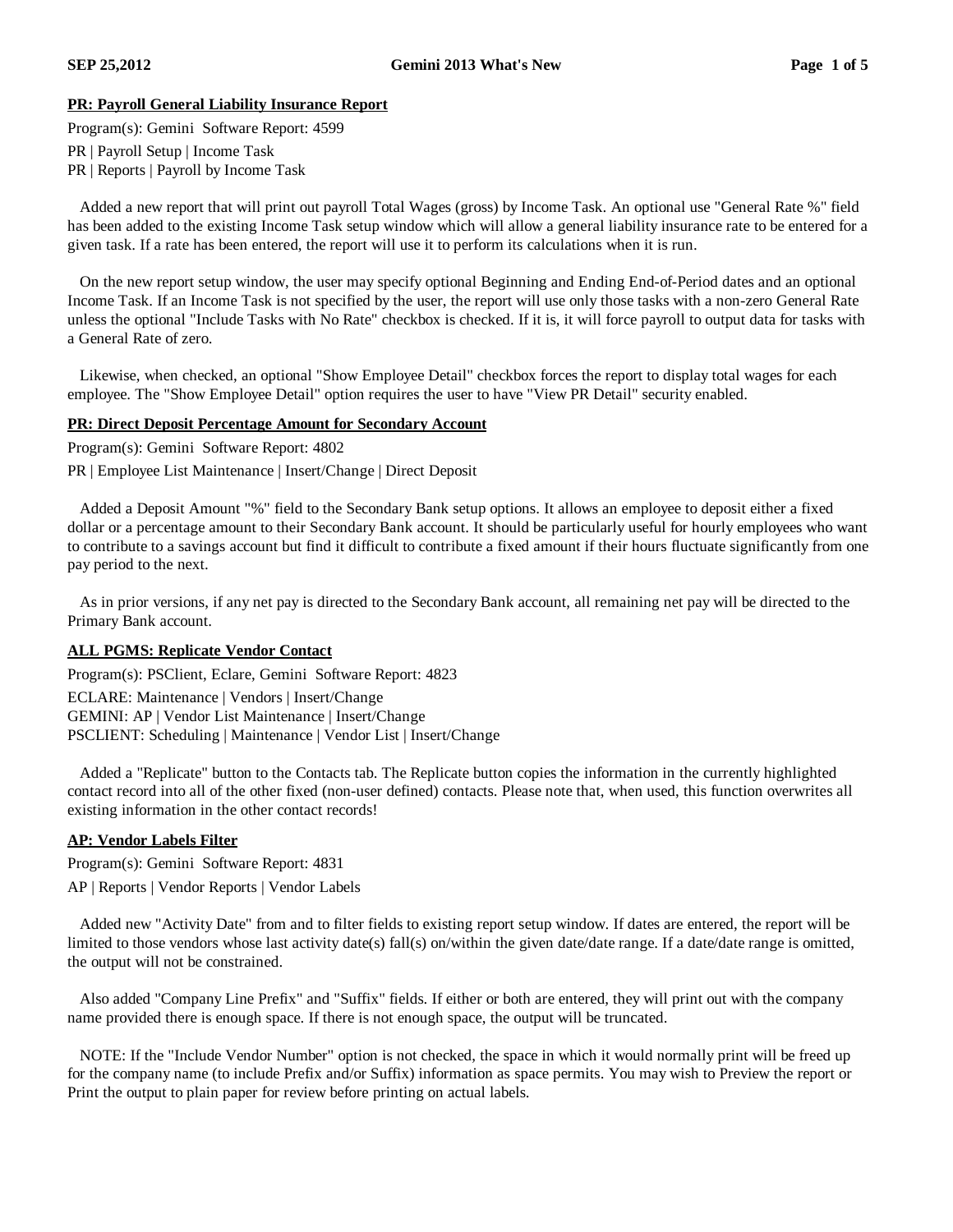# **ALL PGMS: AP Vendor Status**

Program(s): PSClient, Eclare, Gemini Software Report: 4832

ECLARE: Maintenance | Vendors

File | Exchange | Update Common Information

GEMINI: AP | Vendor List Maintenance

File | Exchange | Send Common Information

PSCLIENT: Scheduling | Maintenance | Vendor List

File | Exchange | Update Master Vendors / Paycodes / Reason Codes

#### ECLARE and PSCLIENT:

a. Added the ability to mark a vendor with activity "Deleted" the same way it's done in the Gemini vendor file.

b. Added a "Deleted" checkbox to the Vendor Change window. If a vendor with activity has been marked Deleted it will be checked. Removing the checkmark will "undelete" the vendor.

c. Added a "Show Deleted" checkbox to the Vendor browser window which will allow deleted vendors to be viewed.

d. Added an "Include Deleted Vendors" checkbox to the Vendor Exchange window to allow deleted vendors to be imported if they are exported from Gemini.

GEMINI: Added an "Include Deleted Vendors" checkbox to the Vendor Exchange window to allow deleted vendors marked deleted to be exported, if desired, for import into Eclare and/or PSClient.

# **JC: Job Detail Report Labor Hours**

Program(s): Gemini Software Report: 4834 JC | Reports | Job Detail Report

Added a summary of Payroll hours to the individual Cost Codes. The appearance of the summary line is predicated on PR being selected as a source and that the hours be greater than zero. The summary line shows the Total hours for a given Cost Code and is further broken down by type of hours (Regular, Overtime, and Other).

# **JC: Notice to Owner TxText Option**

Program(s): Gemini Software Report: 4835 File | TxText Maintenance JC | Job List Maintenance | N.T.O.

Expanded TxText Maintenance to include support for Job Cost Notice to Owner (NTO) documents similar to the way Accounts Payable Lien Waiver documents are presently handled. New and replacement tokens for existing NTO "\$\$" string tokens greatly expand NTO document capabilities and allows multiple NTO documents to be created to accommodate different job NTO requirements.

Added a new "Print TxText" button to the Job Cost header Notice to Owner (NTO) tab. For now, the ability to preview/print NTO documents as it was done in prior versions is still available.

To convert your existing NTO document, please refer to the PDF document "Manual Notice to Owner Document Conversion Instructions". The document is available:

a. On your Gemini version 2013 program release CD.

b. On our web site (www.prosoftinc.com: Support | Downloads | Current Program Manuals, Online Help Files, etc | Gemini).

c. Through the Gemini Help | Prosoft Server option after you have installed version 2013 (assumes your computer/workstation has access to the internet). Mark the file and download it. It will automatically be copied into the "ProgramUpdates" folder in the Gemini program folder.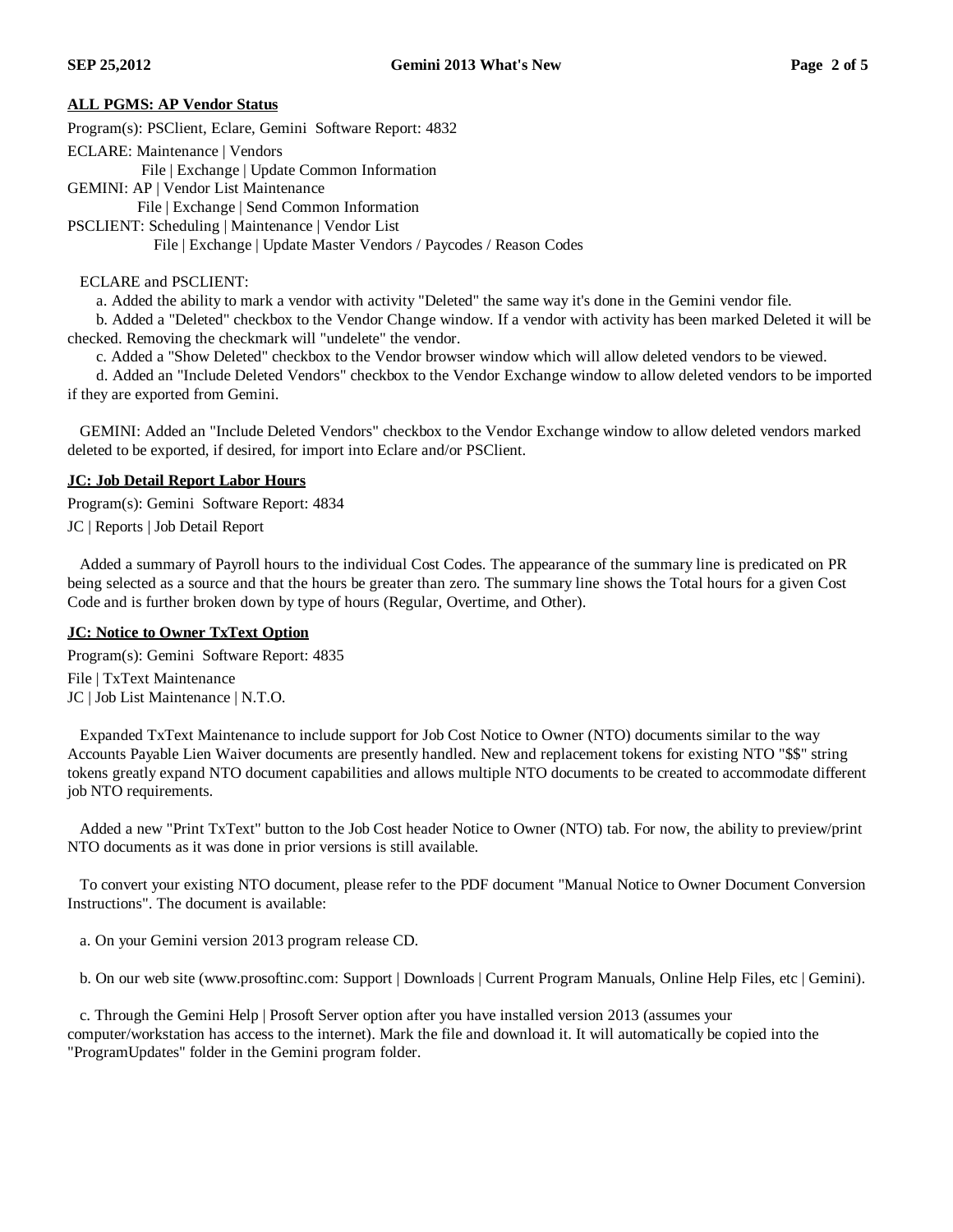# **AP: Check Posting Date Test**

- Program(s): Gemini Software Report: 4837
- AP | Process AP Checks | Print Checks

Added an "(Earliest Posting Date Allowed)" information message to the right of the Posting Date field. The earliest posting date safety test is designed to prevent printing checks with a posting date earlier than the latest posting date of any invoice being paid.

For example, if printing a check to pay invoices which were originally posted on 1 June, 5 August, and 17 September, the earliest posting date allowed for the check run would be 17 September.

# **ALL PGMS: Prosoft Alternate File Dialog (Directory Navigation Mode)**

Program(s): PSClient, Eclare, Gemini Software Report: 4841 ECLARE: File | Supervisor | Program Setup | Configuration GEMINI: File | Supervisor | Configuration | Additional PSCLIENT: File | Supervisor | Configuration | General Information

Added a new "Use Prosoft alternate File Dialog control" checkbox. When checked, the native OS directory navigation control is replaced by the Prosoft File Dialog control which may improve program compability on some installations. The user must exit out of the program and restart it to effect the change.

Pertinent information is presented on the file dialog window and allows the user to easily navigate a given drive's folders and/or files. Action buttons allow the user to Cancel an action or to Save or Open a file. Right-clicking on a folder or file displays a pop-up menu with a limited selection of activities.

# **AR: Payment Posting Date Test**

Program(s): Gemini Software Report: 4847 AR | Add/Edit AR Invoices/Payments | Payments

Added a test to prevent applying a payment with a posting date in an period prior to the invoice posting date period.

# **JC: Project Code GL Account Number**

Program(s): Gemini Software Report: 4850

JC | Job List Maintenance | Insert/Change | General

- AP | Process AP Checks | Insert
- AP | Reports

1. Job List Maintenance: Added a new "Bank Account" field to the existing Project Codes setup window. It is not required but, if entered, it must be a GL cash account.

2. Process AP Checks:

Added a new "Job Project" field to the Check Run setup window. If a Job Project code is entered, it cannot be changed after the Check Run is accepted. If a Project Code Bank Account exists, when the Print Checks option is selected, it will become the default Checking Account. Otherwise, the Checking Account will default to whatever Checking Account was last used. In either case, the Checking Account can be changed by the user.

Added a new "Show Project Exceptions Only" check box which, when checked, will only show invoices that have distributions to any job which is not included in the specified Job Project. The option is not available if no Job Project is specified.

3. AP Reports: Added a new "Job Project" filter field to the Payment History report setup window.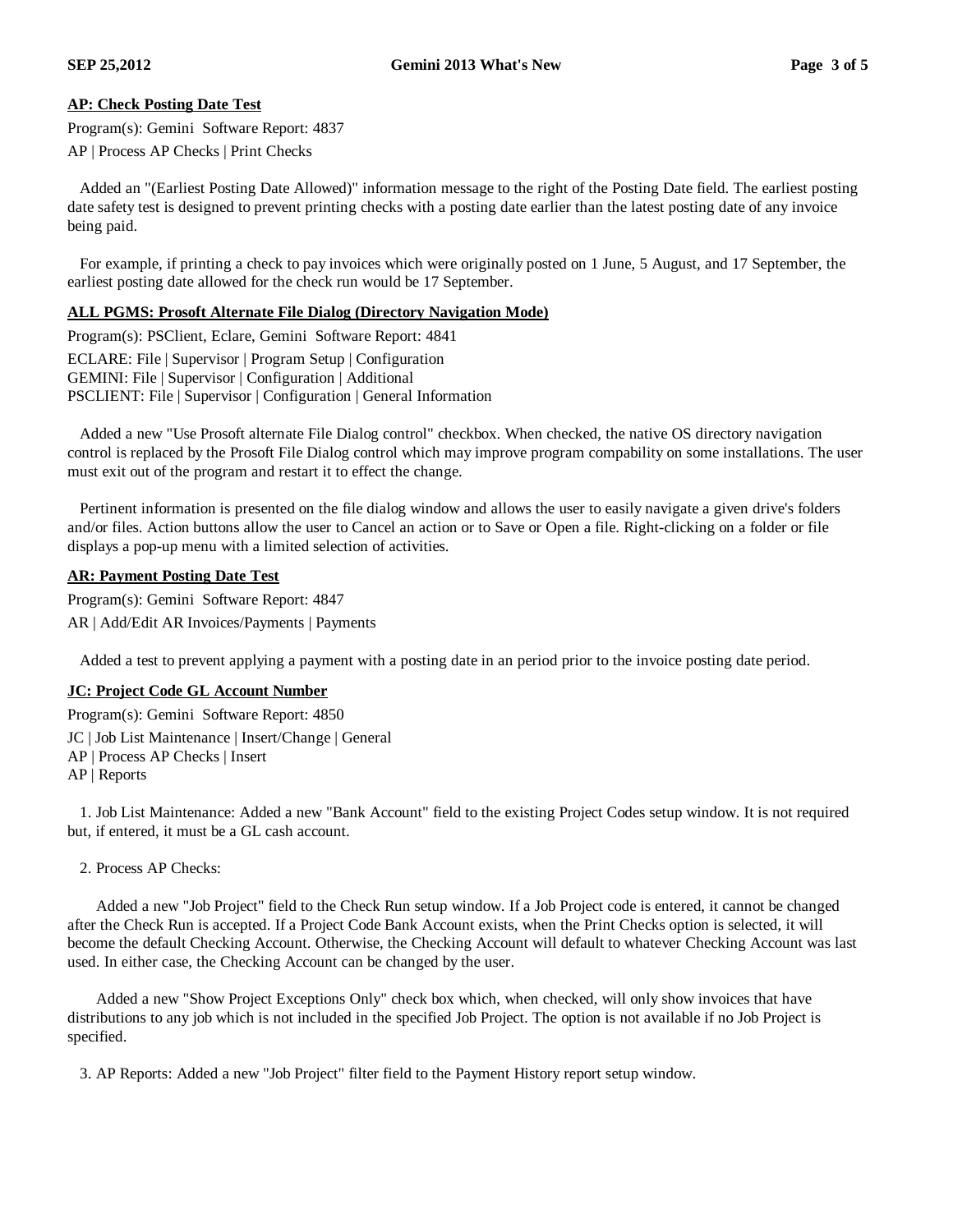# **PR: Government Report**

Program(s): Gemini Software Report: 4851

PR | Reports | Government Report

Changed report to separate 401K and CAF125 type deductions into separate fields. Also added a box to show the detail of what makes up the "Other Deductions" amount when one or more deductions have an amount greater than zero.

# **ALL PGMS: Offsite Company Backup Option**

Program(s): PSClient, Eclare, Gemini, Other Software Report: 4853 ECLARE: File | Supervisor | Program Setup | Configuration File | Backup Data

GEMINI: File | Supervisor | Configuration | Additional File | Backup Company Data PSCLIENT: File | Supervisor | Configuration | General Information File | Backup Company Data

Added third-party support to all programs to allow a user to send a company backup offsite to Google(R) Documents Service. Google provides 1 GB of free storage space (which can be increased to 5 GB for \$5/year). To use the new backup option, you must:

1. Have a dedicated internet connection (high speed recommended) on the computer/workstation/other device on which the Prosoft program is accessed and run.

2. Have/Create a Google Gmail(R) account. Prosoft does NOT provide support for this activity.

3. Enter the Google Gmail account setup information in the Google Email and Google Password fields provided in the Prosoft program configuration areas as noted, above, along with the maximum number of backups that you wish to keep at any given time in the Google Max Backups field (max  $= 999$ ).

Once the Gmail account information is properly configured, a new "Send to Google" button will appear on the Backup Company Data window. When selected, the Prosoft program creates an encrypted backup in a temporary ToGoogle folder and then sends it to Google Documents. A new Prosoft Google Documents Uploader window will subsequently appear to inform you of the upload status of the backup.

Please note that there may be a significant delay (perhaps as long as a couple minutes) between the completion of the backup and when the document uploader status window appears. Please be patient. The Prosoft program has not stopped operating, it has called the third-party communications interface program which subsequently negotiates with Google.

Google and Gmail are registered trademarks of Google, Inc.

# **ALL PGMS: Disable Reports "Page of Page" Option**

Program(s): PSClient, Eclare, Gemini Software Report: 4855 ECLARE: File | Supervisor | Program Setup | Configuration GEMINI: File | Supervisor | Configuration | Additional PSCLIENT: File | Supervisor | Configuration | General Information

Added a new global configuration option, "Disable Report Page of Page" on the appropriate program configuration tab as noted, above. When checked, the reports "Page of Page" feature is disabled and may reduce the amount of time it takes to produce a given report in your system.

"Page of Page" is the report feature that prints the specific page number of the total number of pages on each page of the report. For example, "Page 2 of 10".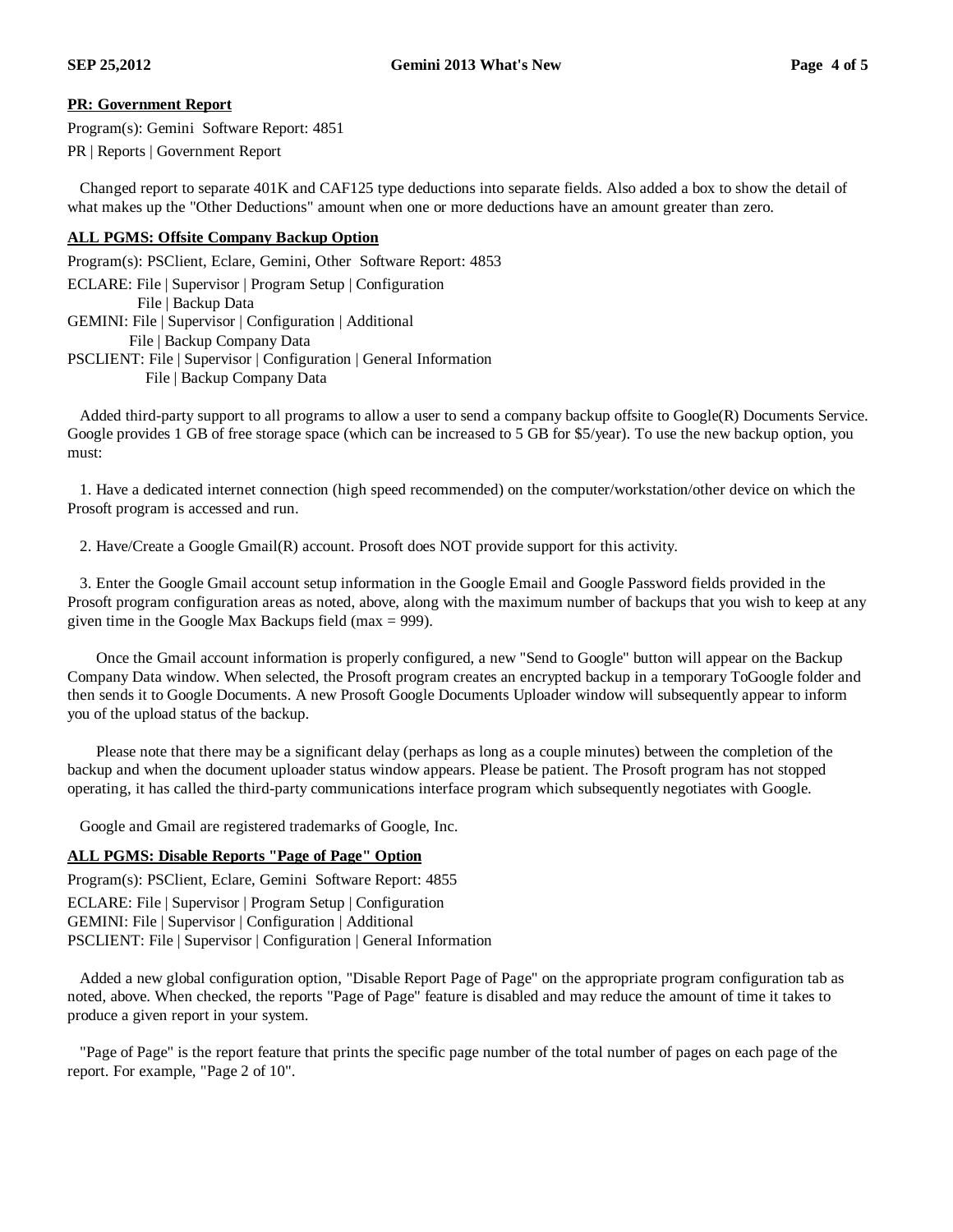# **PO: Job List Report Enhancement**

Program(s): Gemini Software Report: 4873

JC | Reports | Job List

Added a new "Continue Next Job on Same Page" checkbox option to the Job List setup menu. The new option becomes active when the "Include Job Header", "Include PO Notes", and/or "Include N.T.O. Information" checkboxes are checked.

When the new option is checked, page-breaks that would normally occur when one of the activation options is also checked will be suppressed; they will be replaced by a single solid line.

#### **AIA: G701 Form Data Format Changed**

Program(s): Gemini Software Report: 4879 AIA | AIA Job List Maintenance | G701 Change Order | Print Change Orders

1. Changed data layout to allow users to print on newest AIA G701 Change Order forms (the current copyright date of 2001 was not changed but there were minor changes to the layout).

2. Added a new "Use Older Format" checkbox option to the G701 Change Order print menu (the setting of which will be remembered in the .INI file) that, when checked, will allow users with the previous copyright 2001 forms to continue using them until they are gone.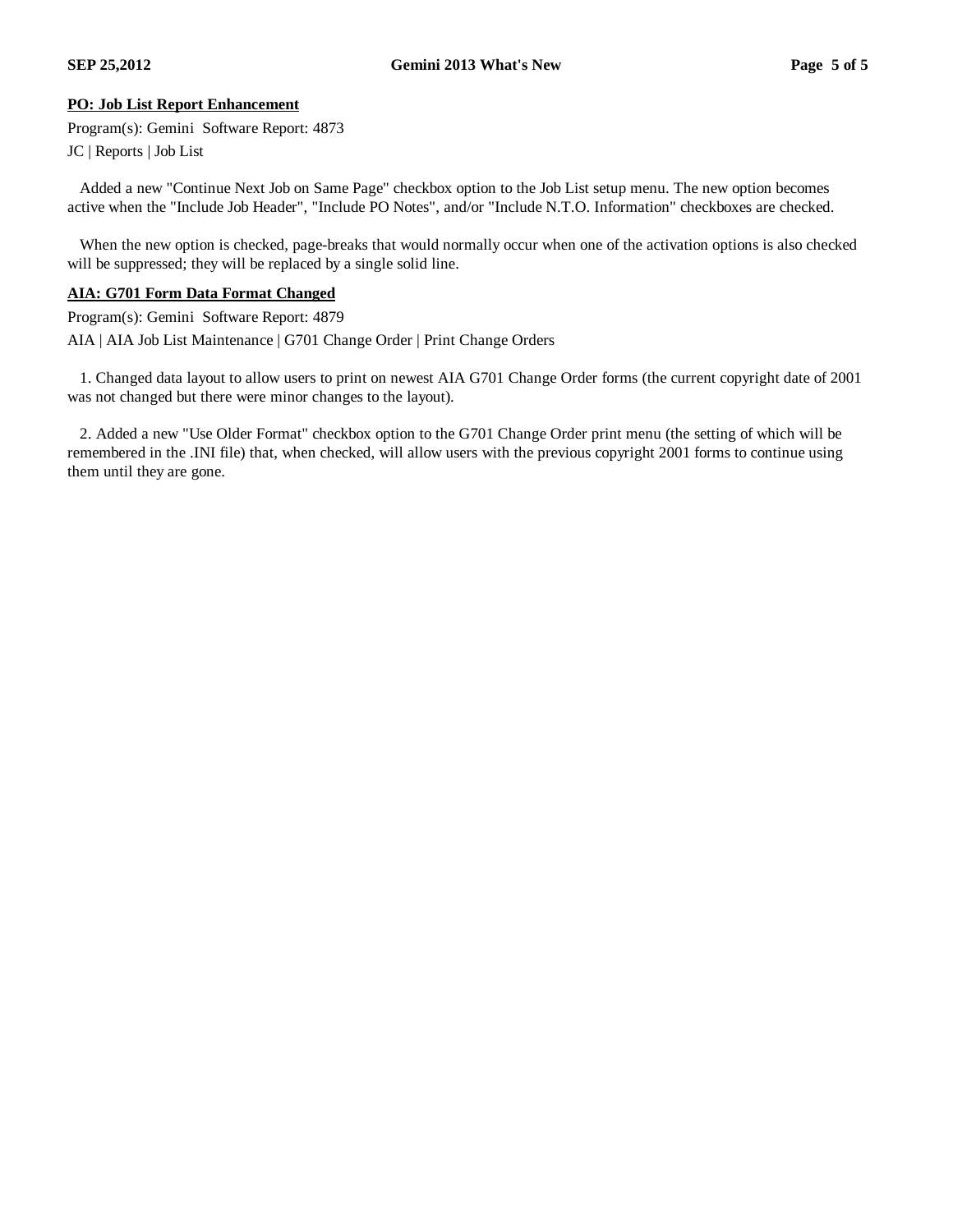

**Gemini 2012**

This document is the proprietary intellectual property of Builder Incubator. It may not be copied or administered in whole or part except with written permission from Builder Incubator.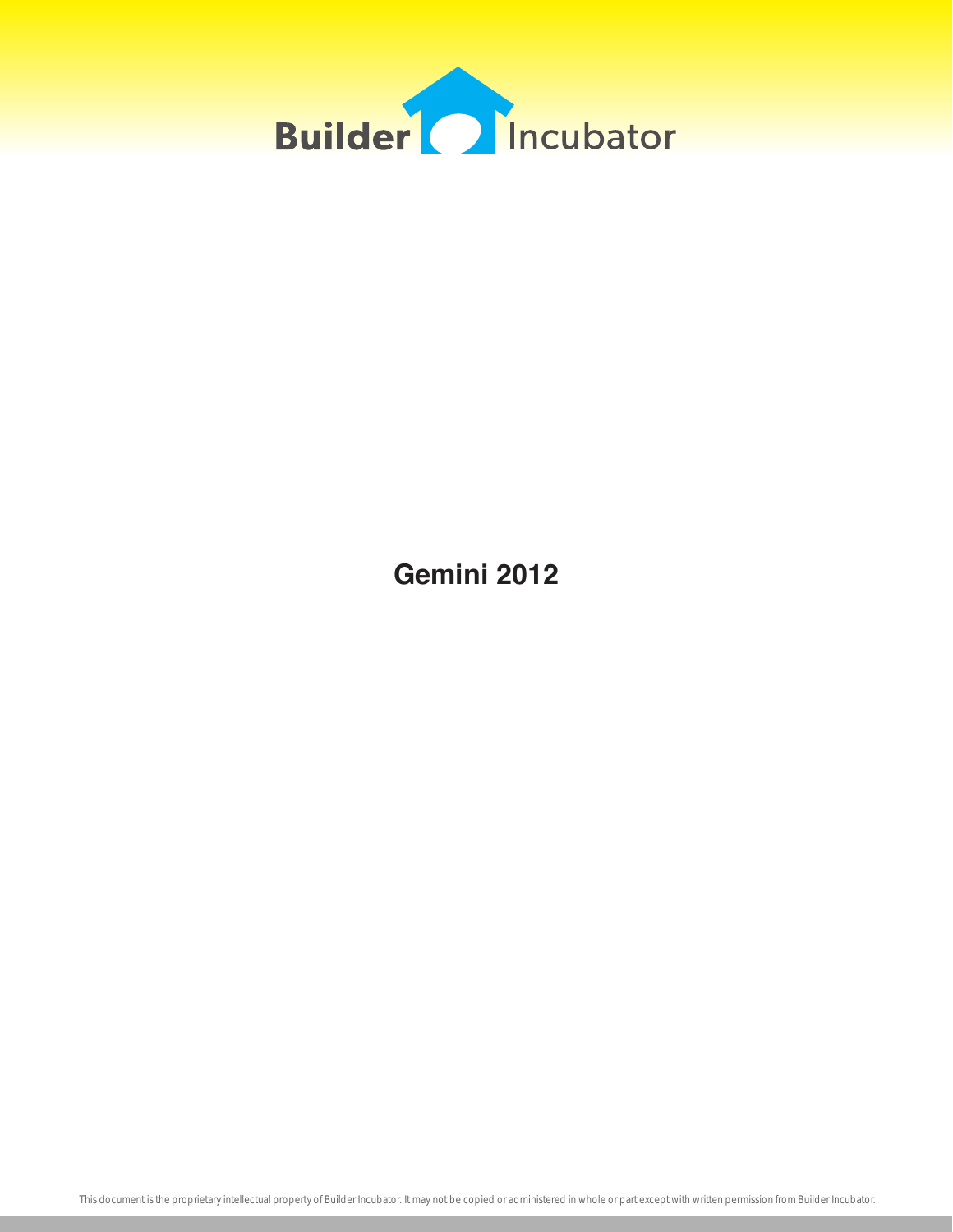# **Create PO Without Affecting Job Budgets**

Program(s): Gemini Software Report: 4643

PO | Add/Edit Document | Insert/Change File | Supervisor | Configuration | PO

 Added a new "Update Job Budget" checkbox to the PO Insert/Change window which provides the ability to create a PO which does not affect job original nor change order budgets. The new checkbox defaults to either checked or unchecked depending on the setting of the "Default Orig. Budget updated by PO's" checkbox option in the PO configuration area.

 If the new "Update Job Budget" option is checked, the existing "Update C/O Budget" option is grayed out and the job original budget is updated. If the existing "Update C/O Budget" option is checked, the new "Update Job Budget" option is grayed out and the job change order budget is updated. If both options are unchecked, neither budget is updated.

#### **Vendor Check Message/Account Number Expanded**

Program(s): Gemini Software Report: 4713

AP | Vendor List Maintenance | Insert/Change | Checks | Check Msg

AP | Reports | Vendor Reports | Vendor Listing

 Increased check message length (usually used for the vendor account number) from 20 to 50 characters. The primary purpose is to allow contractors to enter multiple insurance policy numbers when paying multiple policies with a single check so there can be no doubt which policies are being paid.

#### **Job Reports by Date Change**

Program(s): Gemini Software Report: 4738

#### JC | Reports

 Added the ability to produce correct job Change Order budget totals through a specific date for the Job Report, Work in Process report, Bonding Report and Job Detail Report.

 Additionally, the "Percent Complete Financial Report" is now available for historical months due to the change to the WIP Report.

 The above reports calculate the Budget-To-Date based on JC Change Order "Approval Date" field information. If a given Change Order's Approval Date field is blank, that Change Order's amount will not be included in the report.

# **AR Invoice Taxable Detail Options**

Program(s): Gemini Software Report: 4745

- AR | Add/Edit AR Invoices/Payments | Invoice | Insert
- AR | Maintenance | Taxing Authority Maintenance
- AR | Reports | Setup Reports | Taxing Authorities

 Added a new Taxing Authorities pull-down menu titled 'Default Invoice Detail "Taxable" to'. New pulldown options are "Taxable", "Non-Taxable", and "Last Default Value". During data conversion, Taxable Authorities are automatically set to "Last Default Value".

 If "Taxable" or "Non-Taxable" is selected, the "Taxable" checkbox option operates as in previous versions. However, if "Last Default Value" is selected, AR will use a given customer's last Taxable checkbox setting when a new invoice is added. The Taxable checkbox setting is only preserved while Gemini is running - it resets to unchecked on program startup.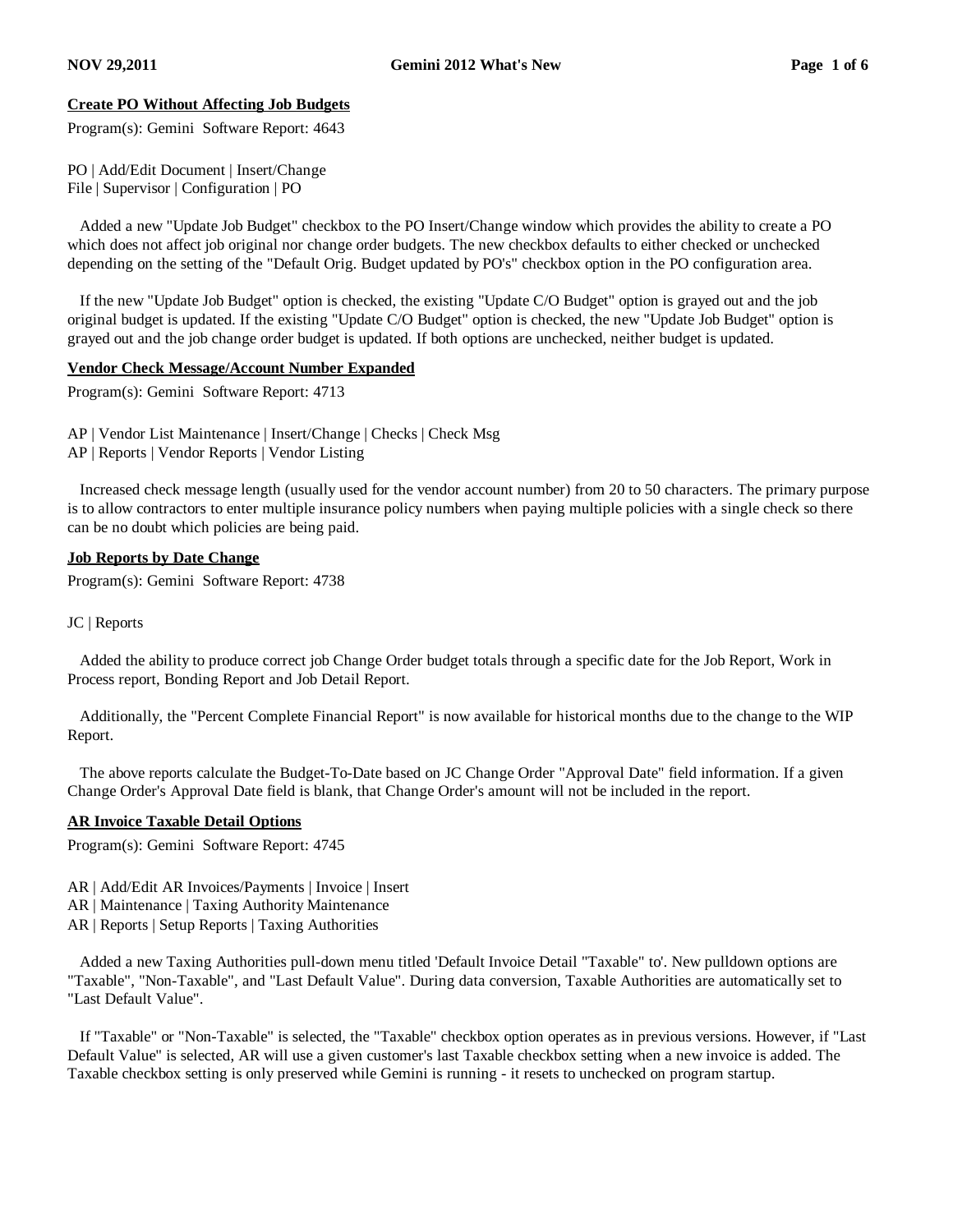# **W2 Annual Health Insurance Premium**

Program(s): Gemini Software Report: 4751

PR | Employee List Maintenance | Insert/Change PR | W2 Operations PR | Reports | Employee Listing

 Added a "Health Premium" field to the employee data file Misc tab as well as a "Calc" button which easily converts a monthly premium amount to an annual amount. It allows employers to easily comply with the IRS requirement to add an annual non-taxable Health Premium amount to box 12 of the employee's Form W2 (using code DD).

 The annual Health Premium amount and code can also be manually added to the employee's W2 through the W2 Operations | Insert/Change option once the December accounting period is closed.

#### **GL Detail Report - Add AP Invoice Number**

Program(s): Gemini Software Report: 4754

GL | Reports | GL Detail

 Added a new checkbox, "Show AP Invoice #", to the Print GL Detail setup window. Due to space limitations, when both the 'Print Account Names / Desc.' and the new 'Show AP Invoice #' options are checked, the AP invoice number will print on a separate line. The new option only reports out for Source codes AP (AP Batch Post) and AV (Void AP Check).

#### **AR Invoice Lookup**

Program(s): Gemini Software Report: 4765

AR | Add/Edit AR Invoices/Payments | Reverse Posted AR | Customer List Maintenance | View Payments

Added the ability to search the AR Reverse Posted and View Payments browser options by Invoice Number.

 NOTE: When the browser opens, the most recent invoice at the end of the list is highlighted. Gemini searches backward for the first invoice entry prior to the current invoice. Since multiple invoice payments are common, to search for more instances of a given invoice, return to the Invoice Number field, add a space to the existing invoice number, and tab off. Gemini will search for the next previous instance of the invoice.

#### **Check Register Reconciliation Security for Payroll Accounts**

Program(s): Gemini Software Report: 4767

- GL | Charts of Accounts Maintenance | Insert/Change
- GL | Check Register Reconcile
- GL | Reports | Check Register

 Added a new "Req. View PR Detail" checkbox option to the GL Chart of Accounts maintenance window which works with the existing User Maintenance "View PR Detail" checkbox. For customers with separate GL checking accounts for Payroll, it allows a user without payroll access to perform check reconciliations on non-payroll operating accounts.

 During Gemini program upgrade data conversion, the new "Req. View PR Detail" checkbox is automatically checked if an account is marked as Cash AND one or more "PR" GL Detail transactions is found in that account. The "View PR Detail" checkbox option on the User Maintenance Security tab must also be checked before a user can perform checkbook reconciliations on such accounts. The Check Register report was not changed.

NOTE: For security purposes, the checkbox in Chart of Accounts can only be altered by a user with "User Maintenance"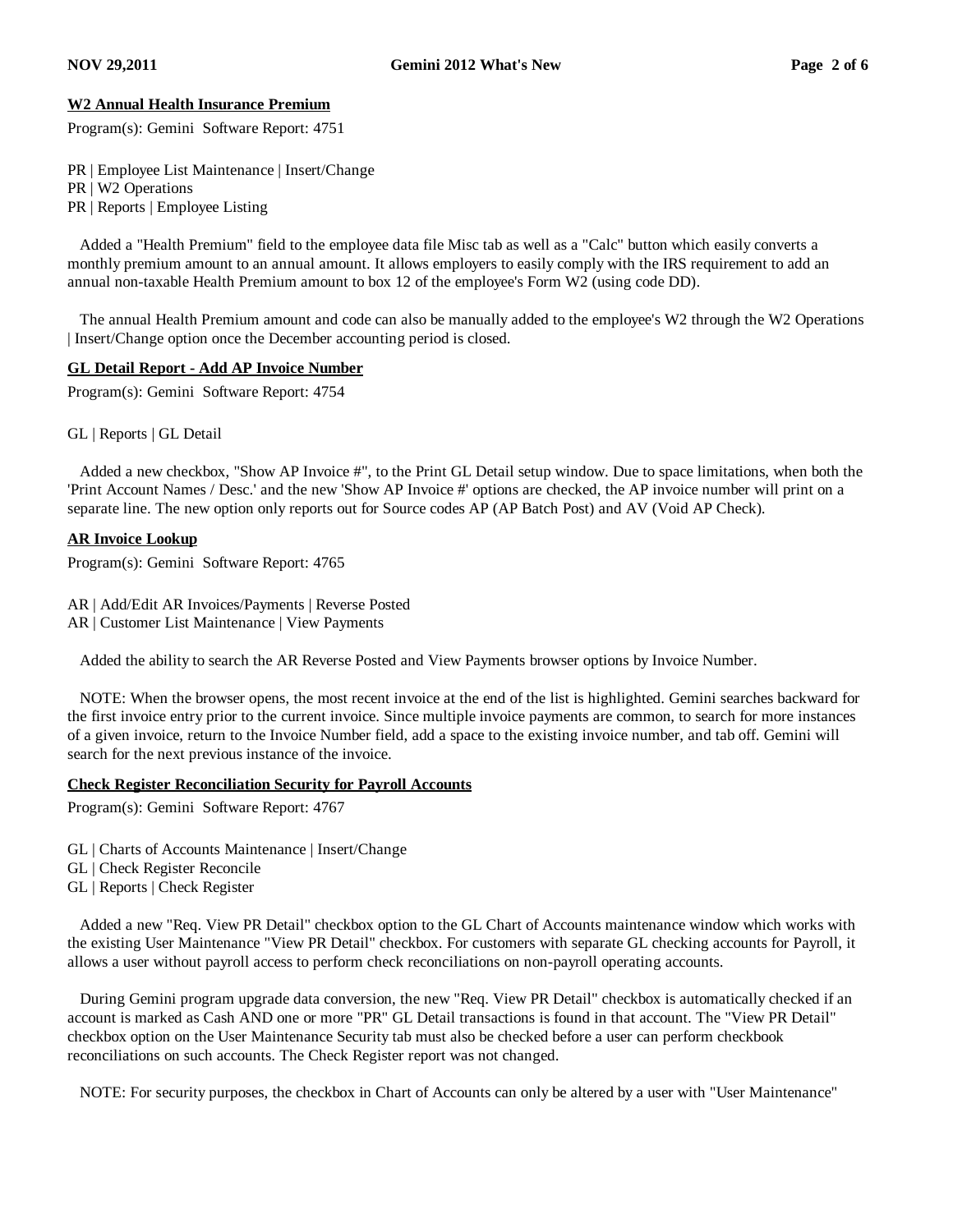authority or by the user Supervisor.

#### **AR Payment Postings as Related to Check Register**

Program(s): Gemini Software Report: 4768

#### AR | Post AR Invoices/Payments

 Added a new checkbox, "Do Not Allow Check Register Split by Month", to the AR | Post AR Invoices/Payments window. When unchecked (our recommended default setting), Gemini will create separate Check Register entries for each month based on Post Date.

 For example: If the box were unchecked and an AR posting contained payments in both June and July but your Deposit Date was in July, two Check Register entries would be made; one for a total of all payments in June and a second one for the total of all payments in July. Conversely, if the box were checked, only one Check Register entry would be made for the total amount in the month of July.

 Note: Past versions created the Check Register Entry based on the month on the "Posting Screen" regardless of the post date on the individual invoices.

#### **Create AR Invoice Numbrer When Reverse Posting**

Program(s): Gemini Software Report: 4769

AR | Add/Edit AR Invoices/Payments | Reverse Posted

 Added a new checkbox option, "Create Invoice # on Reversal" to the AR Reverse Posted window. When checked, Gemini automatically fills in the invoice number on an unposted reversing invoice using the original invoice number plus a single letter (similar to the method of handling reversals in AP).

#### **Hide Company on Company Selection Window**

Program(s): PSClient, Eclare, Gemini Software Report: 4770

File | Supervisor | Company Maintenance | Insert/Change

 Added a new "Hide Company" checkbox on the Company Maintenance window which can be used to mark a company as "hidden" on the Select Company window during login. A new "Show Hidden Company" checkbox has been added to the Select Company window (which appears during login). When checked, all companies marked as "hidden" will appear on the Select Company window.

# **Multi-Job Delete Function**

Program(s): Gemini Software Report: 4772

JC | Maintenance | Bulk Job Delete

 Added a new function that allows multiple jobs to be marked for simultaneous deletion. Requirements for deletion are the same as the requirements for deleting a single job.

# **Current Year Job Analysis by Period**

Program(s): Gemini Software Report: 4773

JC | Reports | More Reports | Job Analysis by Period

 Added a new report named "Job Analysis by Period" which provides a summary of job expenses and revenues for a userspecified number of periods. This can be very helpful at year end when evaluating costs that were incurred during a specific year when jobs spanned multiple years.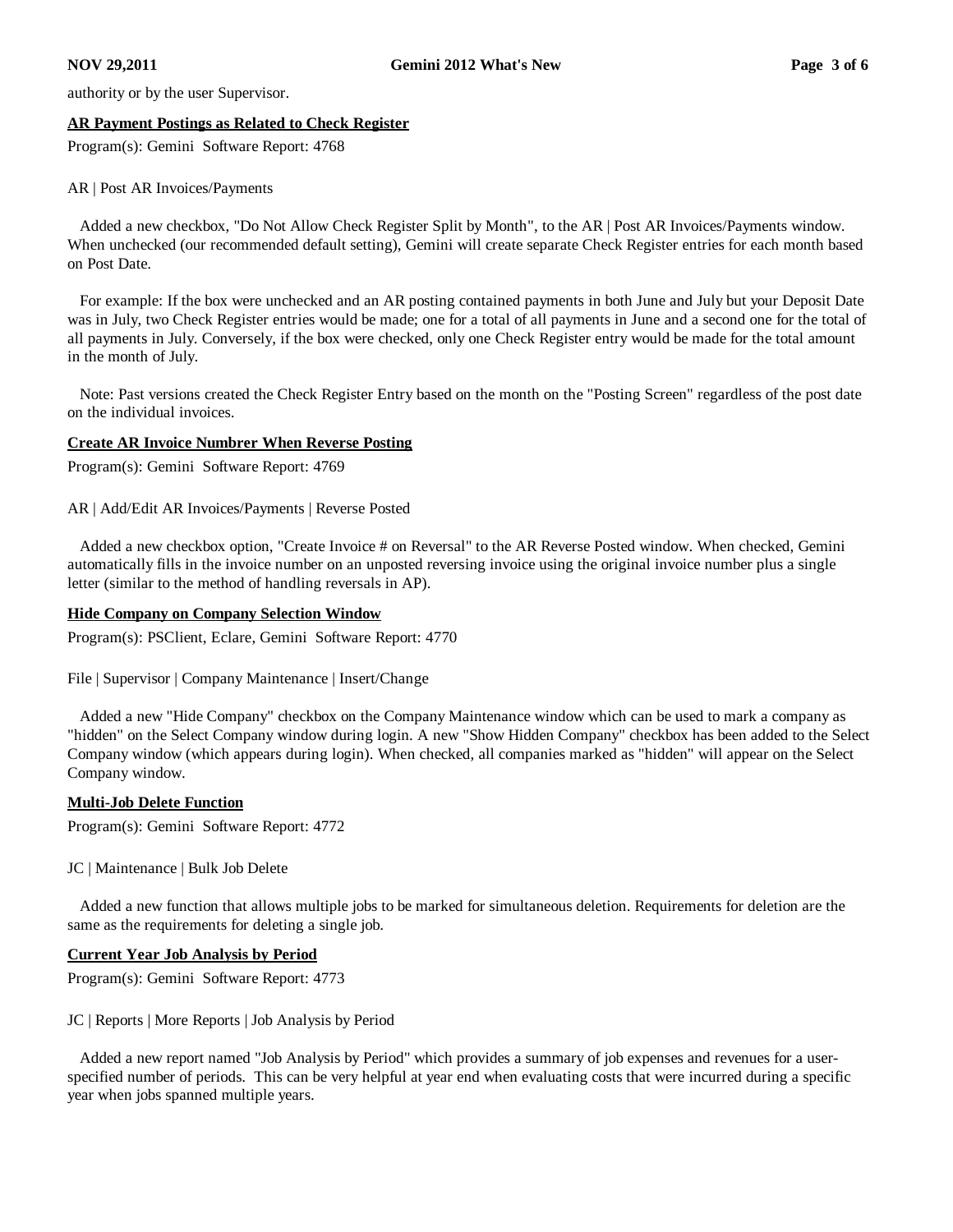# **New Multi-check Vendor Warning**

Program(s): Gemini Software Report: 4778

AP | Process AP Checks | Print Proofing

 Changed processing of invoice payment for vendors with "Multi-Check" (one check per invoice) enabled and invoice selection includes at least one negative invoice. Now, if the total of all negative and postive invoices equals zero, a 'zero-check' will process as if the Multi-check option was not selected in the vendor file.

 If the invoice total does not equal zero, a warning message will appear in red on the invoice selection window and the vendor will be skipped as in prior versions. If ignored, the warning message will also appear on the check-run proofing report and on a pop-up window that will appear when the Print Checks Preview/Print button is selected.

 Note: In prior versions, if the vendor was set to Multi-Check (the "Print each invoice on separate check" checkbox was marked), the system required the check-mark to be removed, the credit and invoice to be processed/paid, and the checkbox to then be re-checked. This change eliminates these steps.

#### **Windows Registry Settings and Microsoft Security Essentials Check \***

Program(s): PSClient, Eclare, Gemini Software Report: 4780

Updated Eclare, Gemini, and PSClient program initialization to:

a. Check Windows Registry Opportunistic File Locking settings and, if settings are incorrect, to update them.

 b. Check to see if Microsoft Security Essentials is active. If it is active and does not have .TPS files excluded, to show a warning message but allow program initialization to continue.

 \* Windows and Microsoft are either registered trademarks or trademarks of the Microsoft Corporation. Microsoft Security Essentials is copyrighted by the Microsoft Corporation.

Why the above changes?

 a. Opportunistic File Locking (OPL) - Microsoft has reported that if OPL is turned on that there are cases where the system does not properly update the different buffers (details within a file) in all cases which can cause data loss. We have added a change to the system that verifies the settings and upates the OPL settings if not correct.

 b. Microsoft Security Essentials (MSE) - All virus checking/protection software checks files for issues. The process of checking slows systems down and could cause failure (timeouts) resulting in the program not responding. MSE has been reported to cause issues on database files. MSE is being used by a large number of users (due to it being free). We are able to determine if TPS files have been excluded in MSE and give a warning until the correction has been made. As a side note, it is recommended that TPS files also be excluded from being checked in other virus checking programs.

# **AR Customer List Maintenance**

Program(s): Gemini Software Report: 4784

AR | Customer List Maintenace | Insert/Change | Defaults

 Added a warning message if either the "Copies Invoice" or "Copies Statements" fields are set to zero (the default for both fields is one (1)). This is just a warning and does not prevent a setting of zero. However, if either or both fields are set to zero, AR Invoices and/or Statements cannot be printed for that customer.

# **Payroll Quarterly Report - FUTA Rate**

Program(s): Gemini Software Report: 4786

PR | Reports | Payroll Quarterly Report

Added a new "FUTA rate for Quarter" field on the report setup window. It will default to the current Payroll Setup rate but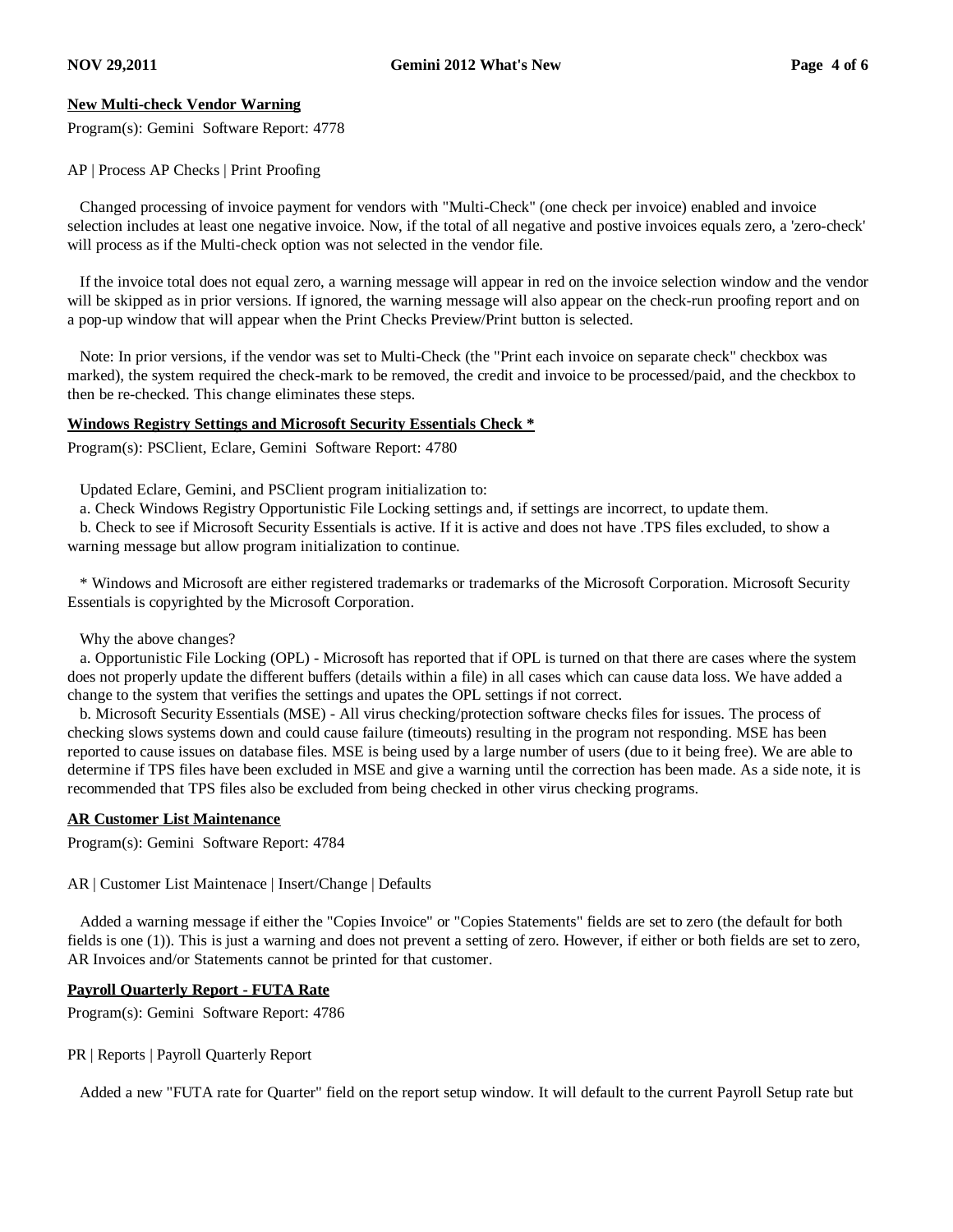#### **NOV 29,2011 Gemini 2012 What's New Page 5 of 6**

may be changed to any other non-zero value. When this report is run in the Auto Report mode (File | Auto Reports), the current FUTA Rate defined in PR | Payroll Setup | Tax Rates | Federal Taxes will be used.

Note: This change was required for printing historical reports due to recent FUTA rate changes.

# **GL Unposted Batch Journal Entries**

Program(s): Gemini Software Report: 4787

File | User Maintenance GL | Transfer Unposted Entries

 Added an option to allow a user "GL Entry/Transfer" authority only (similar to the same options in AP and AR). Users who have GL Entry/Transfer authority but not GL Entry/Post authority can only enter and transfer GL Journal batch entries; they cannot post them. GL Journal batch entries can only be transferred to a user with GL Entry/Post authority.

# **JC Lender Report Cutoff Date**

Program(s): Gemini Software Report: 4789

JC | Reports | Job Lender Report

 Added a new "Ending Period" field to the report setup window. It defaults to the current period but allows the user to specify which end-of-month period to use. When running in Auto Report mode, the period is determined by the "Ending Period" field on the Job Lender Report setup window.

# **PO - View Received**

Program(s): Gemini Software Report: 4790

PO | Add/Edit Document | Change

 Changed window to leave the "View Receive" button active for users that have "PO Receive" user security but not "PO Maintenance". For those users, they can now view the list of payments but not edit them.

# **Transfer Unposted GL, AP and AR Batch Entries**

Program(s): Gemini Software Report: 4796

GL | Transfer Unposted Entries

- AP | Transfer Unposted Entries
- AR | Transfer Unposted Entries

 Changed the three "Transfer Unposted Entries" option list of target users to display only users who have Entry/Post security authority. Prior to this release, the list of users would also include users who only had Entry/Transfer authority.

# **Print AP & PR Checks**

Program(s): Gemini Software Report: 4807

- AP | Process AP Checks | Print Checks | Preview/Print
- PR | Print/Post PR Checks | Preview/Print

 Added message, "Printed Checks #### to ####", to final check acceptance message box and where "####" would be the actual check numbers just printed.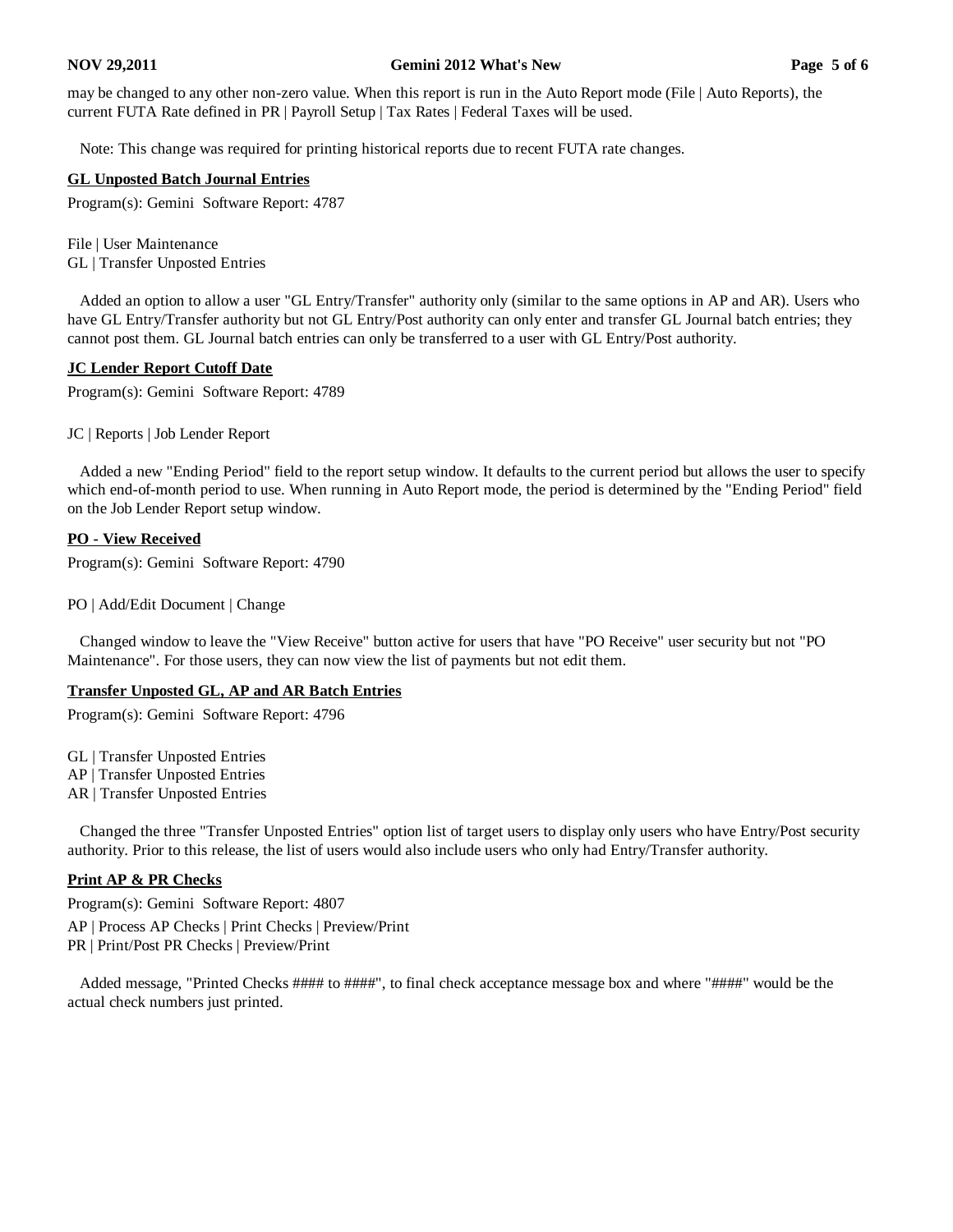# **AutoReports - AR Aging Date**

Program(s): Gemini Software Report: 4809 File | Auto Report | AR Aging Report

Changed report to use "End Date" from the Auto Report prompt window instead of "Start Date"

# **Change Order Browser Approved Date Column**

Program(s): Gemini Software Report: 4816 JC | Change Orders

 Added a new "Aprvd Date" column to the JC Change Order browser window between the "Approved" and "Description" columns.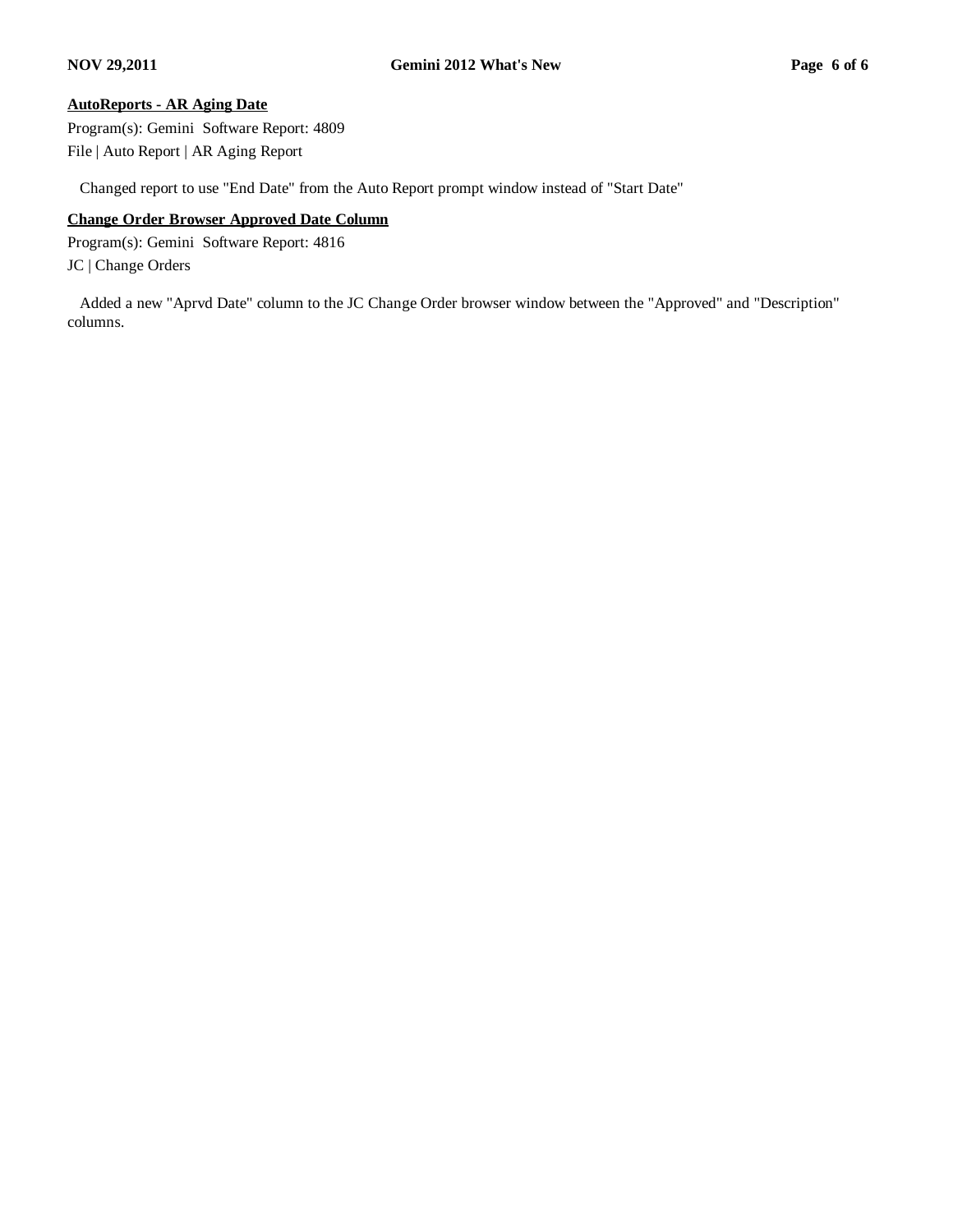

**Gemini 2011**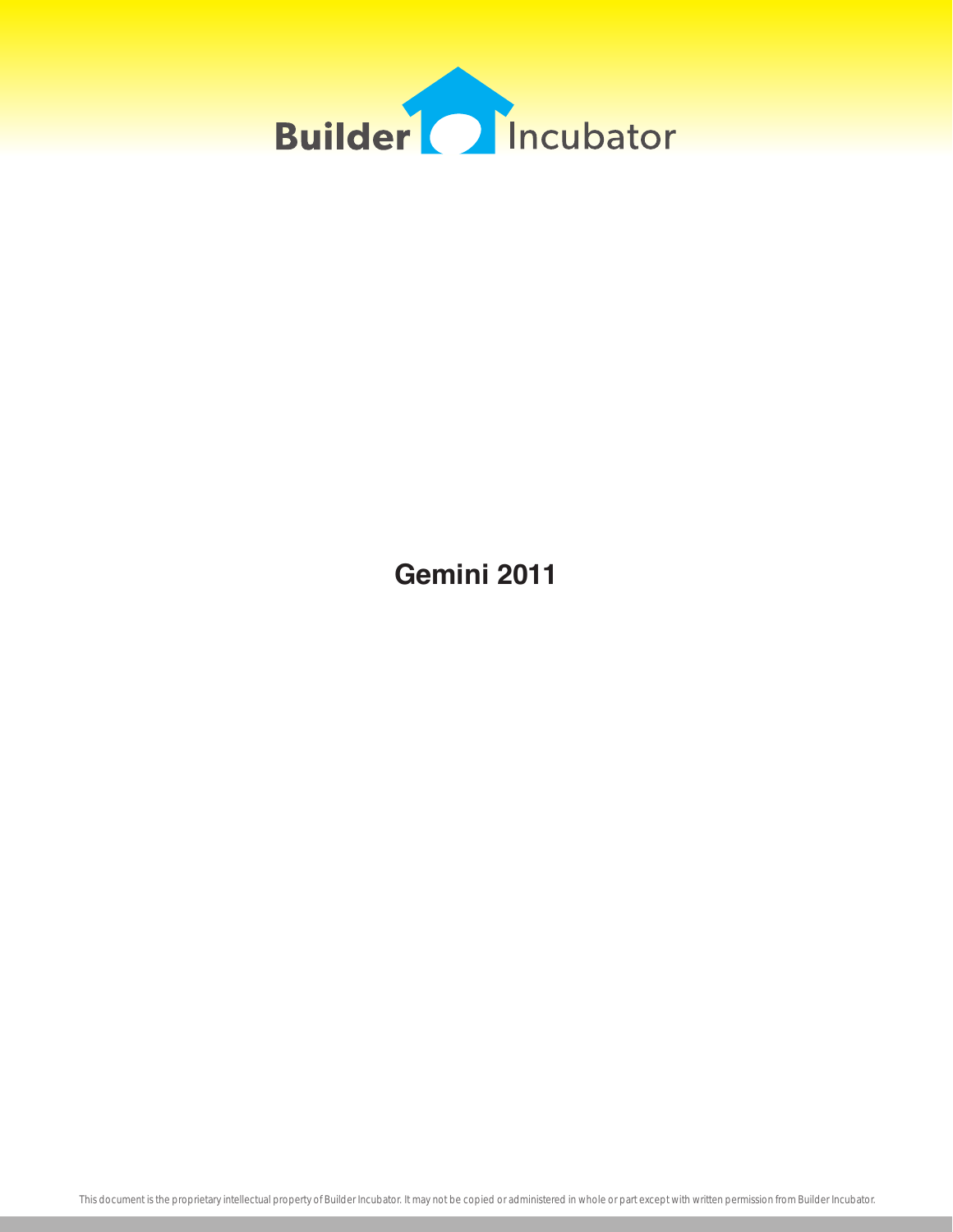#### **AP: 1099 Forms/Magnetic Reports**

Program(s): Gemini Software Report: 4453

AP | Reports | 1099 Forms/Magnetic

 Updated the 1099 report function to display a selection browser of all the vendors who meet the requirements to receive a 1099. When the browser first appears, all vendors are tagged. You can select or de-select as needed.

#### **AP Vendor Notification Limit (Payments)**

Program(s): Gemini Software Report: 4501

- AP | Vendor List Maintenance | Misc
- AP | Process AP Checks
- AP | Reports | Vendor Reports | Vendor Listing
- AP | Reports | Vendor Notification Limit

 Added a new "Notification Limit \$" field to the AP Vendor List Maintenance Misc tab. The system tracks payments to the vendor on an annual basis. An alert is generated if the total payments exceed the specified amount. The alert will show on the AP Checkwriter Proofing Report as well the Checkwriter Print Check summary window. There is also a new "Vendor Notification Limit" report that will show a summary of all vendor defined limits.

#### **GEM PO Summary Log Report**

Program(s): Gemini Software Report: 4565

PO | Reports | PO Summary Log

Added a new PO Summary Log "Document Date" sort option to the 'Sort Report by' pulldown list.

# **Job Header Lien Waivers**

Program(s): Gemini Software Report: 4567

JC | Job List Maintenance | Liens

 Increased the number of available text characters in the Sub-Vendors field from 250 to 750. Sub-Vendors will print on vendor Waivers of Lien when the TxText <<WLReq>> token is used.

# **PO Price Book Import Enhancement**

Program(s): Gemini Software Report: 4573

PO | Import PO Price Book

 Added a new "Update MASTER ITEM Descriptions from Import File" checkbox option to the Import PO Price Book setup window. When the box is checked, existing MASTER ITEM descriptions will be updated with the import file "Master Desc" column descriptions. Please note that the vendor description is always updated.

# **AR Statement Enhancement**

Program(s): Gemini Software Report: 4580

AR | Reports | Print Statements

 Added customer check numbers, if available, to AR Statement payment lines. Check numbers are preceded by the letters "CK" and a space. If no check number is entered for a payment, the check detail will be "CK 0". If a check number consists of eight or more numbers, only the first seven characters of the check number will print.

# **Print W2 - W3 Summary**

Program(s): Gemini Software Report: 4581

 Added a selection on the W3 Form prompt to be able to select between payer type "941" (Montly Taxes) and "944" (Quaterly)

#### **AR Invoice Memo Output**

Program(s): Gemini Software Report: 4582

AR | Reports | Print AR Invoices

 Added a new "Invoice Memo" message field to the Print AR Invoice setup window. The user-defined message is specific to the computer on which it is entered, will print on all invoices generated on that computer, and will be centered above the "sub-total". If there is no sub-total, it will appear slightly higher than where the sub-total would be if one existed.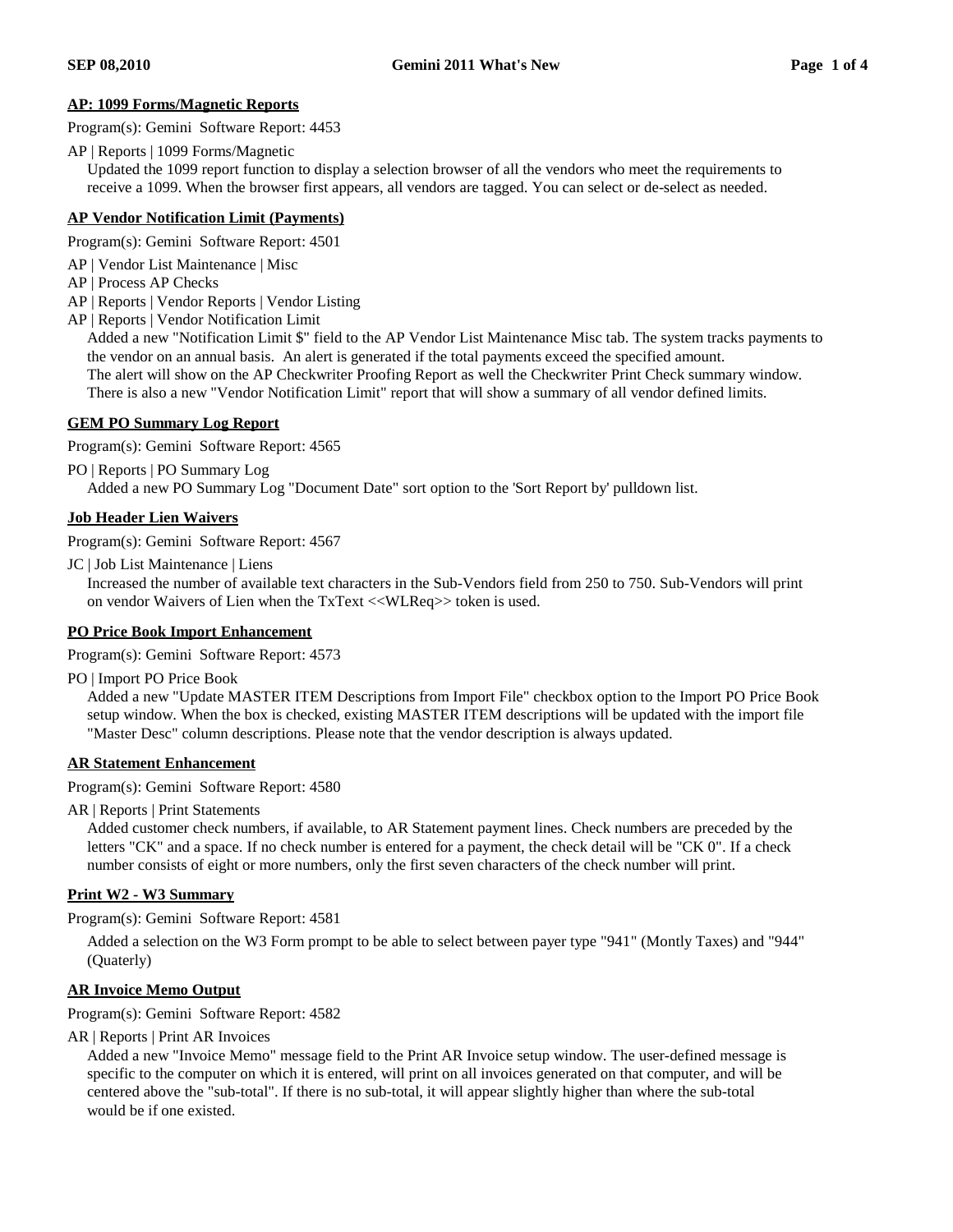# **AIA Job Summary Report Comments**

Program(s): Gemini Software Report: 4605

AIA | AIA Job Summary Report

 Added a "Show Job Comments" checkbox to the AIA Job Summary report setup window. When checked, it will force comments in the AIA job header, a maximum of 2000 characters per AIA job, to print out at the end of each job included in the report.

# **Vendor Hold**

Program(s): Gemini Software Report: 4628

- File | Supervisor | Configuration | AP
- AP | Add/Edit AP Invoices | Insert
- PO | Add/Edit Document

 Added a new checkbox option, "Block Manual AP/PO Entry for Vendors on Hold", to the AP Configuration tab. When checked, user entry of a new AP Invoice or Purchase Order for a vendor on hold will be blocked - existing AP Invoices or Purchase Orders for vendors marked 'Hold' will not be affected. NOTE: Importing, Exchange, and PO Receive ignore this option.

# **GL Chart of Accounts**

Program(s): Gemini Software Report: 4634

GL | Chart of Accounts Maintenance

GL | Reports | Chart of Accounts

 Added a 750 character "User Notes" tab to the General Ledger Chart of Accounts Maintenance window and a new "Include GL Accounts "User Notes"" checkbox has been added to the Chart of Accounts Report..

#### **PO Legal Description**

Program(s): Gemini Software Report: 4640

PO | Maintenance | Legal Notices Increased the number of Purchase Order Legal Description characters from 14,000 to 30,000.

# **PO Committed Report - Data Export**

Program(s): Gemini Software Report: 4642

PO | Reports | PO Committed Distribution

 Added a new "Price" export option to allow Unit Price to be exported. Note that this is the actual Unit Price from the Purchase Order detail and is not adjusted for taxes, markup, etc.

# **AP Check Writer**

Program(s): Gemini Software Report: 4648

AP | Process AP Checks | Insert

 Added a "Discounts" pull-down option to the check run setup menu and changed handling of vendor discounts to allow for three condtions.

 "Discounts based on Dates" - This is the normal discount handling method where the check date and invoice Due Date determines if discounts are/are not taken.

 "ALWAYS Take Discounts" - Always takes a specified discount regardless of check date and invoice Due Date.

 "NEVER Tale Discounts" - This is a new mode. When selected, discount are never taken regardless of check date and invoice Due Date.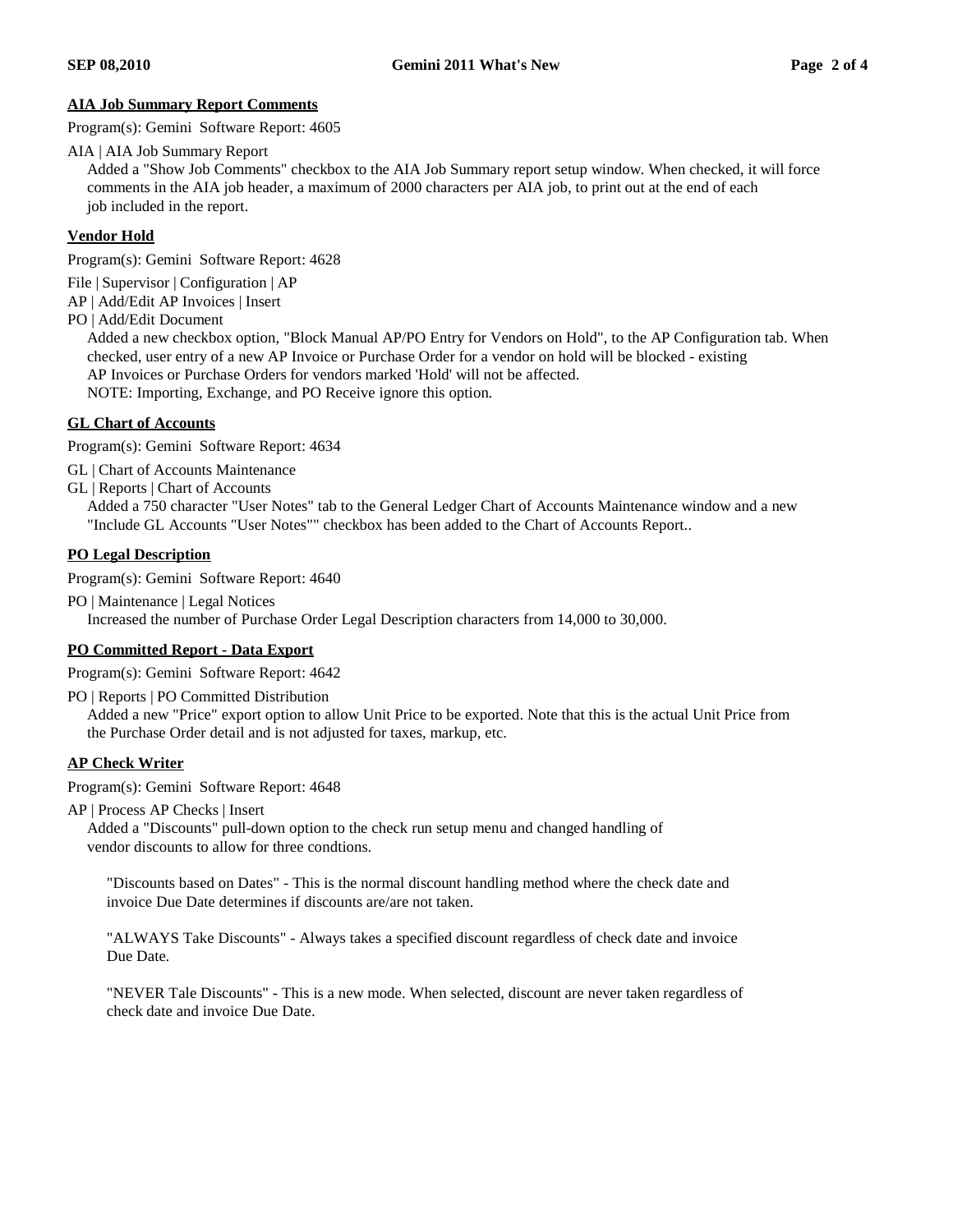#### **Job Budget Variance Report**

Program(s): Gemini Software Report: 4654

JC | Reports | More Reports | Budget Variance Report

 Added a "Model Budget" field to the report setup window which, when selected, will cause the report to use a Model Budget instead of the job preliminary budget. Selected jobs and model must use the same cost item list.

#### **GL Budget Comparison Report**

Program(s): Gemini Software Report: 4657

GL | Reports | Budget Comparison

 Added an "Annual Summary" report option to the Report Type selection list. When selected, it provides the same information as the 'Summary (Current Month Only)' report except that it drops the 'Current Month' columns and adds a 'Remaining' column.

#### **Support Enhancement -**

Program(s): Gemini Software Report: 4676

PR FORMULA Import change to allow a more direct way of updating complex fomulas for clients.

#### **PO; Print PO Documents**

Program(s): Gemini Software Report: 4679

 New global option (File; Super; Configuration) that allows you to show "Approved" information on Purchase Orders. Approval information will appear just below the box in the upper right but only if valid information exists for Approved By or Approved Date.

# **Edit Posted AR Invoice Line Item Detail**

Program(s): Gemini Software Report: 4686

AR | Customer List Maintenance | Open Items/Payments | View Detail | Change

 Added a "Change" button (above the Close button) which provides the ability to edit certain non-accounting AR line item distribution fields (Part Number, Unit, Category, Description, and Notes) for invoices which have already been posted.

# **Web Manager Enhancement**

Program(s): PSClient, Gemini, Other Software Report: 4696

Added support for both multi-file insert and delete. Also changed the program to remember the last-used file location.

# **AR Sales Tax Report**

Program(s): Gemini Software Report: 4705

AR | Reports | Sales Tax Report

 Added a "State Totals" line for column grand totals by State and a "Grand Totals" line which will appear only when there is detail for more than one State.

#### **PO; Update Ship to Globally**

Program(s): Gemini Software Report: 4716

 Added new function that allows the user to enter a new "Ship To" address and apply that to ALL purchase Orders for the given job. This overwrites any previous "Ship To" values.

# **JC Change Order Enhancement**

Program(s): Gemini Software Report: 4718

JC | Change Orders

Added an option to print Distribution to the bottom of the STANDARD Change Order.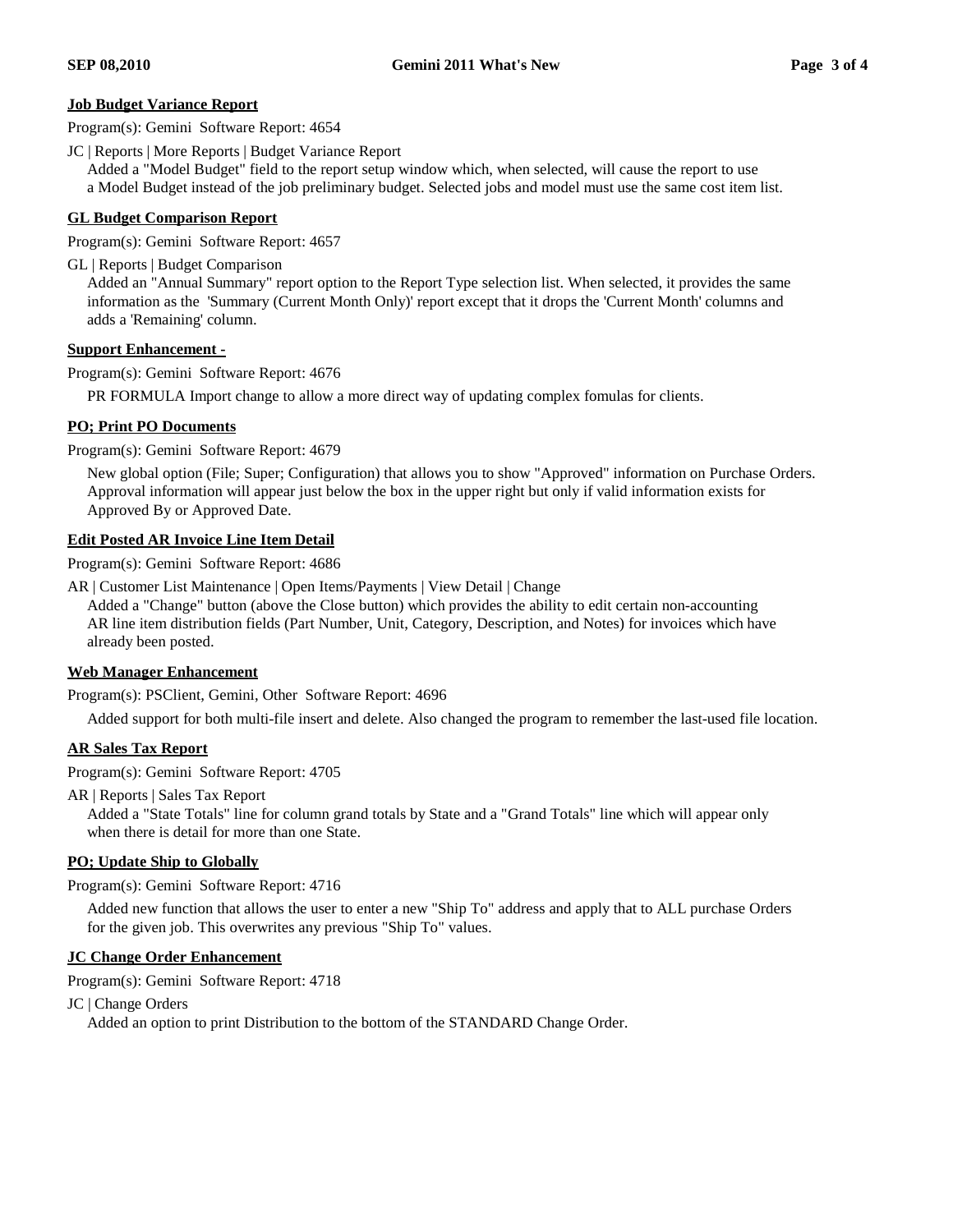# **Payrol Module Enhancements**

Program(s): Gemini Software Report: 4721

- PR | Add/Edit PR Entries
- PR | Calculate/Proofing Report
- PR | Print/Post PR Checks
- PR | Employee List Maintenance
- PR | Employee List Maintenance | General
- PR | Reports | Employee Listing
- PR | Reports | Payroll Setup | Payroll Crews

 Added two new user-defined employee classification fields to the Employee List Maintenance General tab, a unique 6 character numeric "Reference" field and a 4 character alphanumeric "Crew ID" field. The two fields provide the user with enhanced employee classification and sort capability when entering payroll, calculating/printing checks, and various payroll employee reports.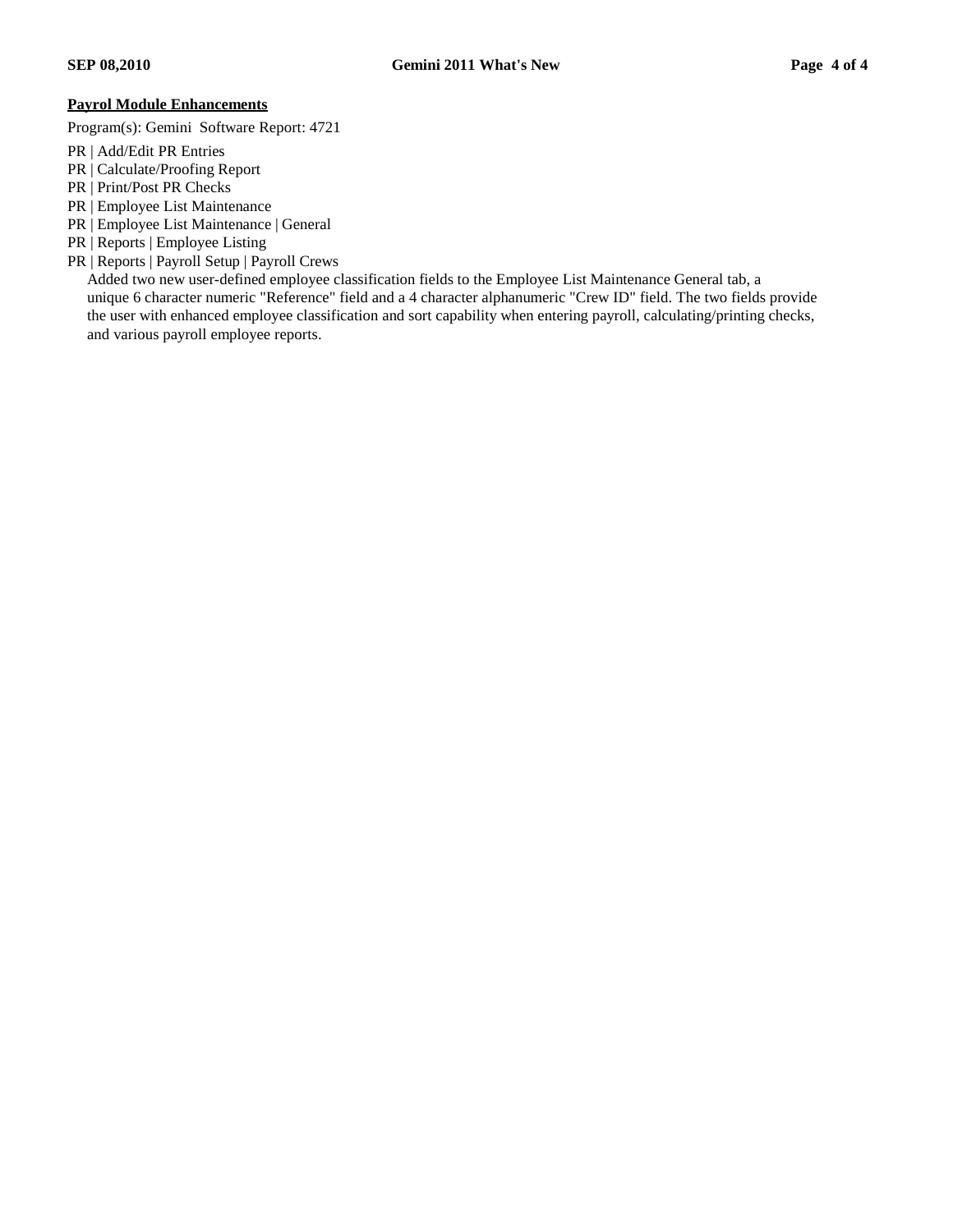

**Gemini 2010**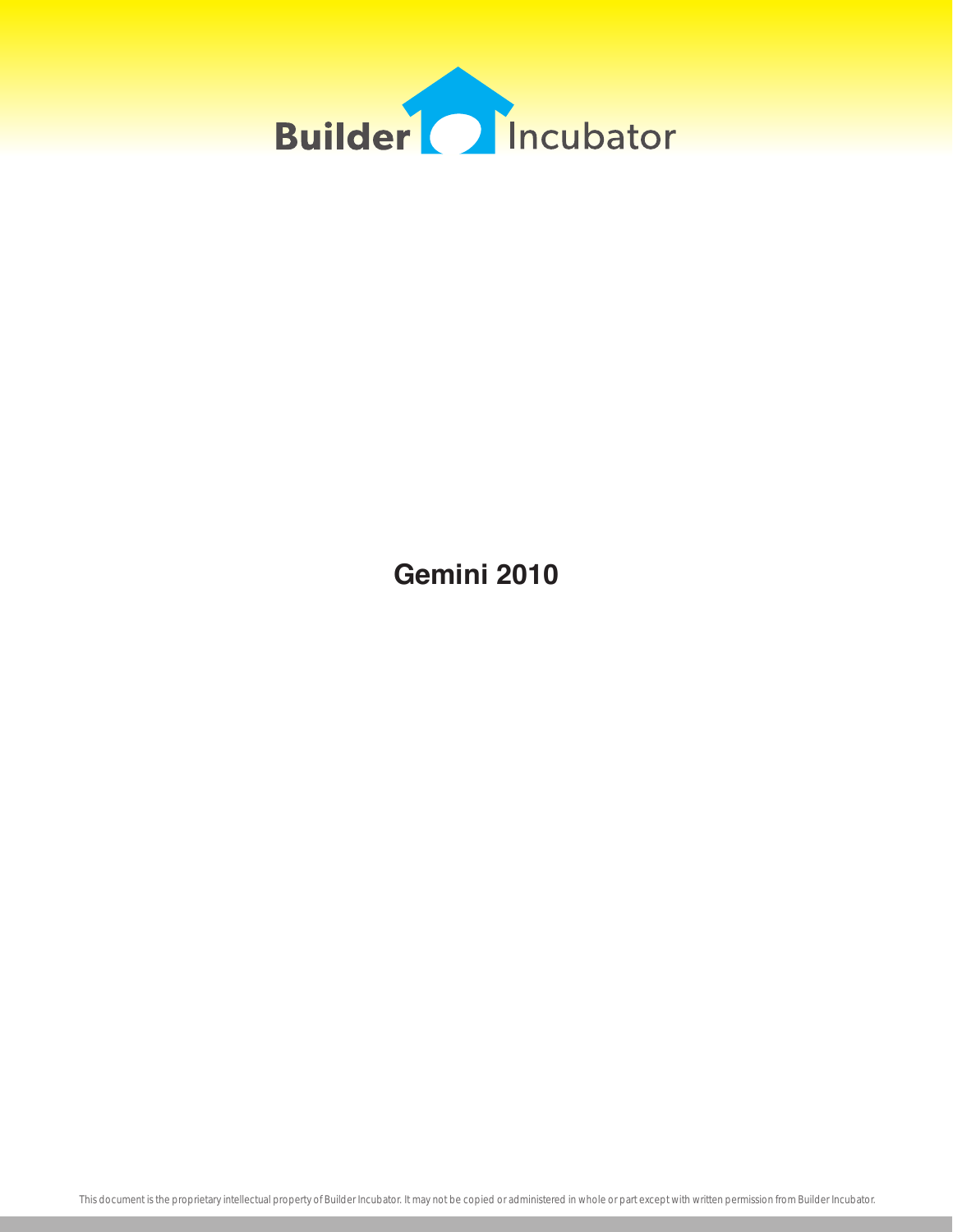# **New AR Invoice Payment Report**

Program(s): Gemini Software Report: 4377

AR | Reports | AR Invoice Payment History

Added a new report that shows a condensed version of customer invoices and payments.

#### **Job Accrual Closing Enhancement and Extension of Unposted AP / GL Batch Post Dates**

Program(s): Gemini Software Report: 4390

GL | Job Closeout Accrual

GL | Add/Edit GL Journal

AP | Add/Edit AP Invoices

 Added "Doc Date" and "Reverse Period" fields to the Job Close Accrual setup window. The Doc Date will be used for both the primary and, if the "Also Create Reverse" checkbox is checked, the default Reverse Period posting date unless a different reversal posting date is entered.

 NOTE: If a reversal batch entry is requested, the Reverse Period posting date can now be set for up to four (4) months in the future. This new 'forward-posting' option also applies to all Post Dates for batch entries entered through both the GL Add/Edit GL Journal and the AP Add/Edit Invoices options. As before, Gemini will not allow the actual posting of such batch entries until the current accounting period has been advanced to the specified Post Date period.

#### **Automatic Advancement of Earliest Posting Date**

Program(s): Gemini Software Report: 4414 File | Supervisor | Configuration | Additional GL | End-of-Month Closeout

 Added a new checkbox option, "Advance Earliest Post Date at EOM", to the program configuration. When it is checked and either the GL "Current Month Only" or "Current Month AND End of Fiscal Year" option is selected, the "Earliest Post Date" will automatically advance one month.

# **Job Detail Report Enhancement**

Program(s): Gemini Software Report: 4444 JC | Reports | Job Detail Report

Added quantities to the Job Detail Report for AP and GL entries.

# **Payroll Employee Division**

Program(s): Gemini Software Report: 4445

PR | Employee List Maintenance | Insert/Change

PR | Reports | Payroll Transaction Journal

 Added a new single character employee "Division" field to the employee header General tab that can subsequently be used to filter the Payroll Transaction Report. The field will accept all alphanumeric and most shifted keyboard characters. Also added a new Division filter field to the Payroll Transaction Journal Report setup window.

# **Job Budget History Detail**

Program(s): Gemini Software Report: 4446

JC | Job List Maintenance | Budgets | Change | History | Job Detail

 Added a new "Job Detail" button to the Budget Job Detail History window which allows the user to quickly review the posting detail for an individual history line item. It links directly to the Job Detail Report setup window and, when it appears, the Job Number, Posting Period, and Cost Code information will already be filled in.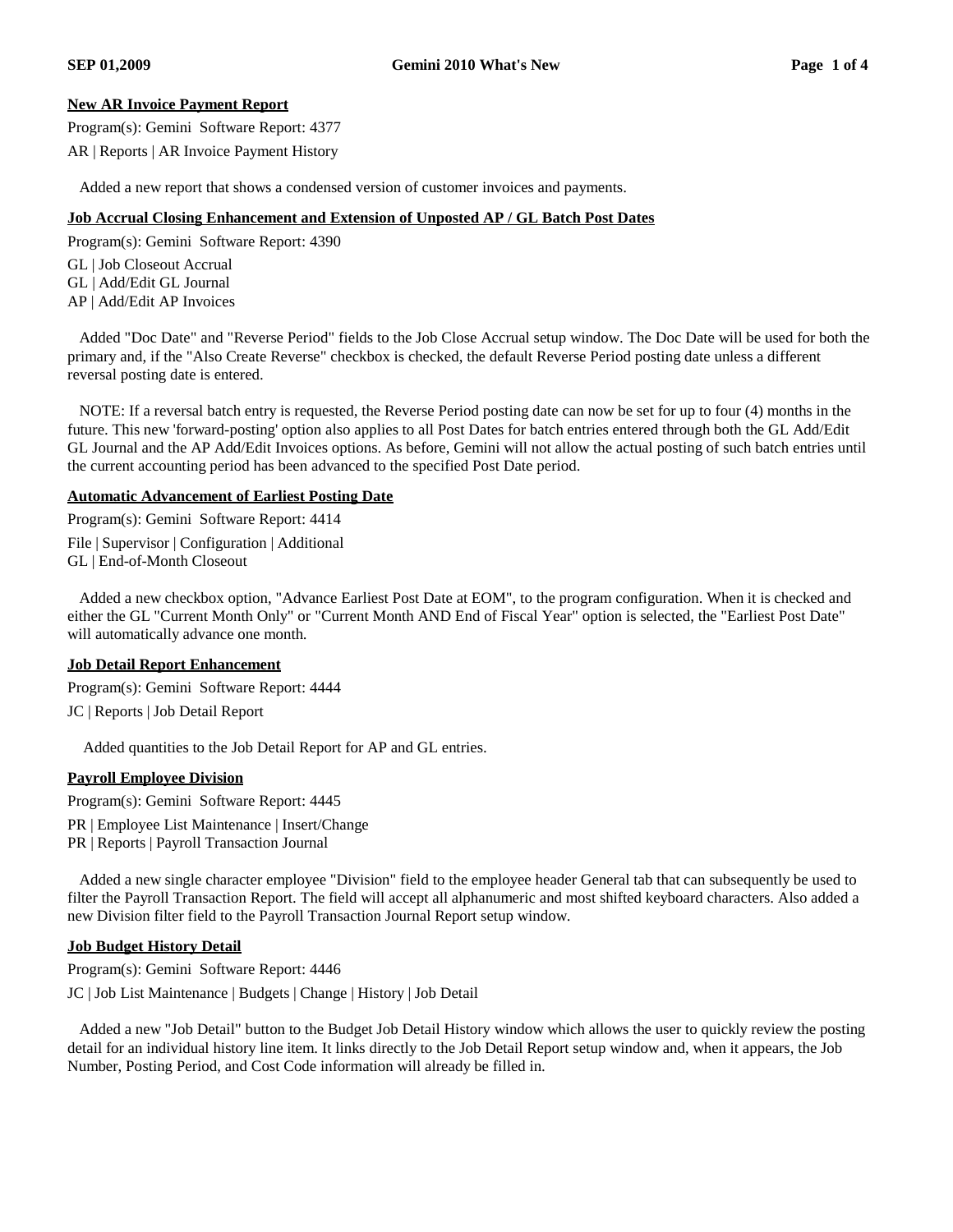# **Transfer Unposted AP Batch Entries Enhancement**

Program(s): Gemini Software Report: 4447

AP | Transfer Unposted Entries

 Changed the "Transfer To" user selection pulldown list to display only those users who have either AP Entry/Post and/or AP Entry/Transfer authority.

# **Vendor Payments Browser Search Enhancement**

Program(s): Gemini Software Report: 4448 AP | Vendor List Maintenance | View Payments

 Added a new "Next Invoice" button to the browser window which works with the existing Next Payment button (its function was not changed). After having found a specific invoice, it allows the user to quickly move to the next sequential AP Invoice number.

# **AP Vendor Expiration Report Enhancement**

Program(s): PSClient, Gemini Software Report: 4450

AP | Reports | Vendor Reports | Vendor Expirations

 Added a new "Expiration Earliest Date" filter field to the report. If a date is entered, the report will only show vendor expirations on or after the specified date.

# **AP Open Items Report Enhancement**

Program(s): Gemini Software Report: 4451

AP | Reports | AP Open Items

 Added logic to check vendor status as well as worker's compensation and insurance expirations. When found, the vendor's name will be prefixed with three asterisks (\*\*\*) and suffixed with the status/expiration information. Status messages could include "Hold" or "Warranty", "WC Expired", "Ins. Expired", or some combination thereof.

# **AP Open Items Report Enhancements**

Program(s): Gemini Software Report: 4495

AP | Reports | AP Open Items

 Added a new "Show Reference Code instead of Pay Code" checkbox to the report setup window. If checked, it will cause the report output to display Reference Codes instead of Pay Codes. Also changed the report to have slightly more vertical space preceding each invoice to improve readability.

# **Employee Listing Report Enhancement**

Program(s): Gemini Software Report: 4499

PR | Reports | Employee Listing

 Added new "Begining Date" and "Ending Date" Hire Date fields to filter the report output. When beginning and ending hire dates are specified, report output will be based on employee start and termination dates.

# **Check Proofing Report Enhancement**

Program(s): Gemini Software Report: 4509

AP | Process AP Checks | Print Proofing Report

Changed individual vendor total lines to total the Invoice Amount, Discount or Retainage, and Net Due columns.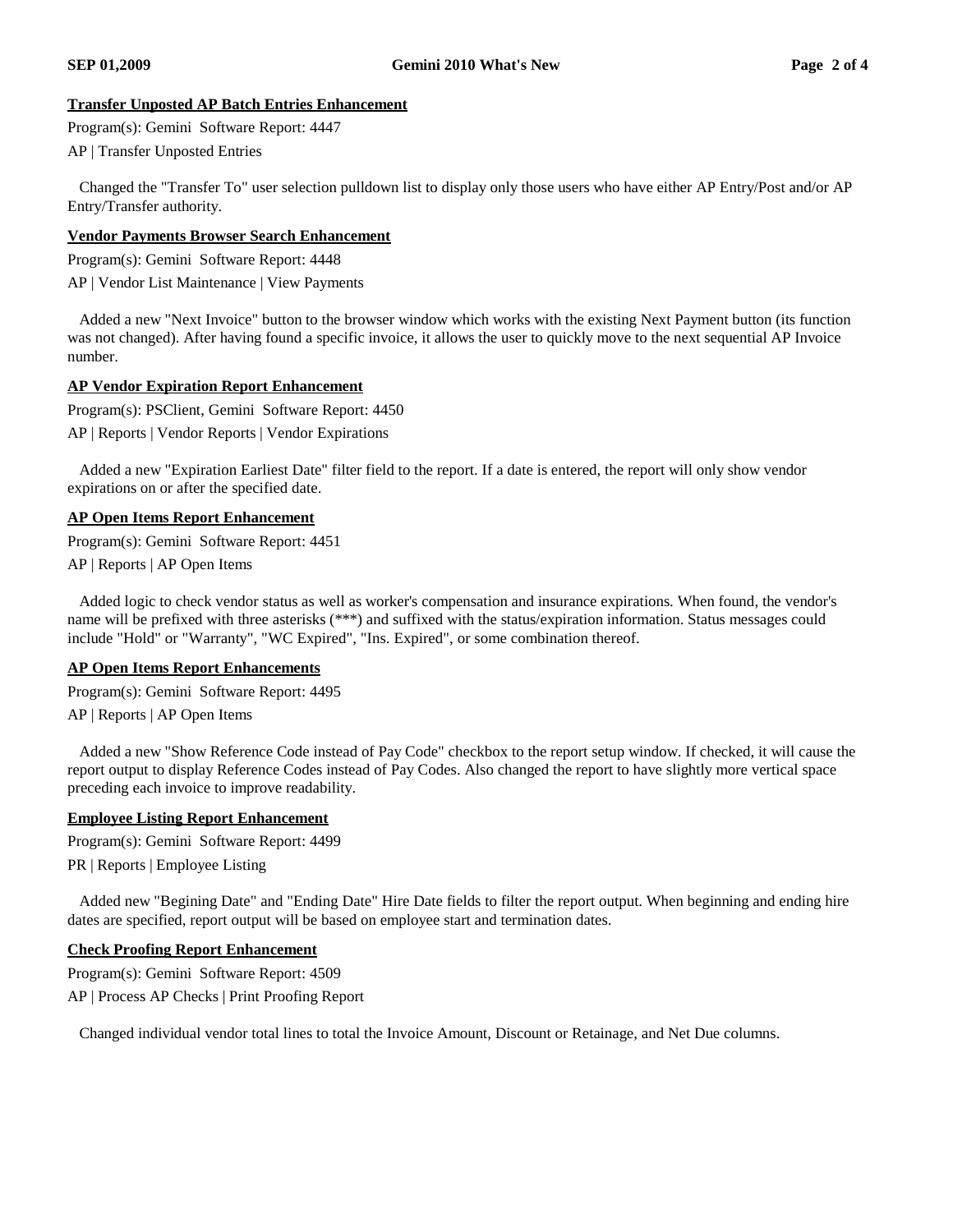# **TxText Maintenance Enhancement**

Program(s): PSClient, Eclare, Gemini Software Report: 4527

Eclare and Gemini: File | TxText Maintenance PSClient: Maintenance | Administrator | TxDocument Maintenance

 Added a new token, "VendorContacts" (txVendorContacts in PSClient), that allows pre-defined Vendor Contacts information to be output to TxText documents.

#### **Print Vendor Letters Enhancement**

Program(s): PSClient, Eclare, Gemini Software Report: 4528

Eclare: File | Print Vendor Letters

Gemini: File | Print Vendor Letters

AP | Reports | Print Wavier of Lien

 Added new logic to handle repetitive user-entered values for multiple tags at report runtime. Runtime user entry fields are created in TxText documents using the File | TxText Maintenance | New Doc/Open Doc | Insert | User Entry option.

# **Job Close Evaluation Report Option**

Program(s): Gemini Software Report: 4531 JC | Close Out/Transfer Jobs

 Added a new "Evaluate Closing" option button which will simulate job close/transfer for marked jobs. Although complete with validations and closing report, no actual postings will be made to the GL nor will any changes be made to any job. It simplly provides a "what if" scenario for the user to see what will happen during an actual job close or transfer.

# **Employee Deduction Report Enhancements**

Program(s): Gemini Software Report: 4535

PR | Reports | Payroll Setup | Employee Deductions

 Added three new option filters to the report setup window. A "Deduction Code" field, an "Exclude Terminated Before" date field, and an "Exclude Administrative Employees" checkbox allows the user to specifically include or eliminate certain employees and/or to limit the report to a specific deduction.

# **AIA G703 Spreadsheet Page Numbering**

Program(s): Gemini Software Report: 4543 AIA | AIA Job List Maint | G703 Worksheet | Print AIA Forms

 Added a 'Print "Page of Page" on G703' checkbox to the report setup window. When checked, "Page of Page" numbers will be printed in the blank space (right side) of the AIA logo area at the top of the G703 Continuation Sheet.

# **Job Cost Report Division Sub-Totals**

Program(s): Gemini Software Report: 4549 JC | Reports | Job Report

Division Subtotal lines have been bolded to make them stand out and the report easier to read.

# **List AR Customer Balance Browser Enhancement**

Program(s): Gemini Software Report: 4550 AR | List Customer Balance | View Detail | View Detail

 Added a new "Notes" column to the right side of the AR Invoice Detail window. You must use the horizontal scroll bar at the bottom of the invoice detail window to view detail notes.